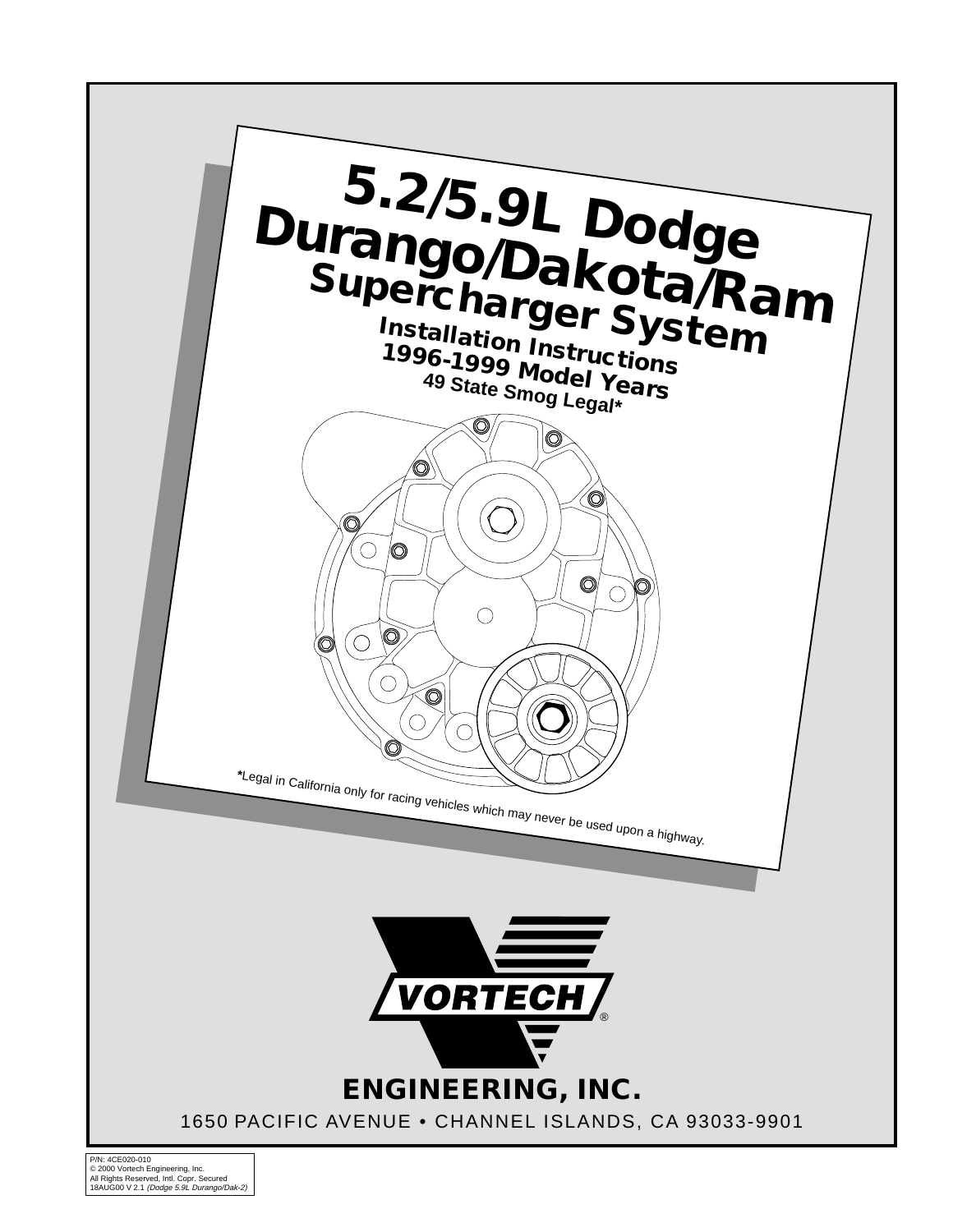# **FOREWORD**

Proper installation of this supercharger kit requires general automotive mechanic knowledge and experience. Please browse through each step of this instruction manual prior to beginning the installation to determine if you should refer the job to a professional installer/technician. Please call Vortech Engineering for possible installers in your area.

#### **© 2000 VORTECH ENGINEERING, INC.**

All rights reserved. No parts of this publication may be reproduced, transmitted, transcribed, or translated into another language in any form, by any means without written permission of Vortech Engineering, Inc.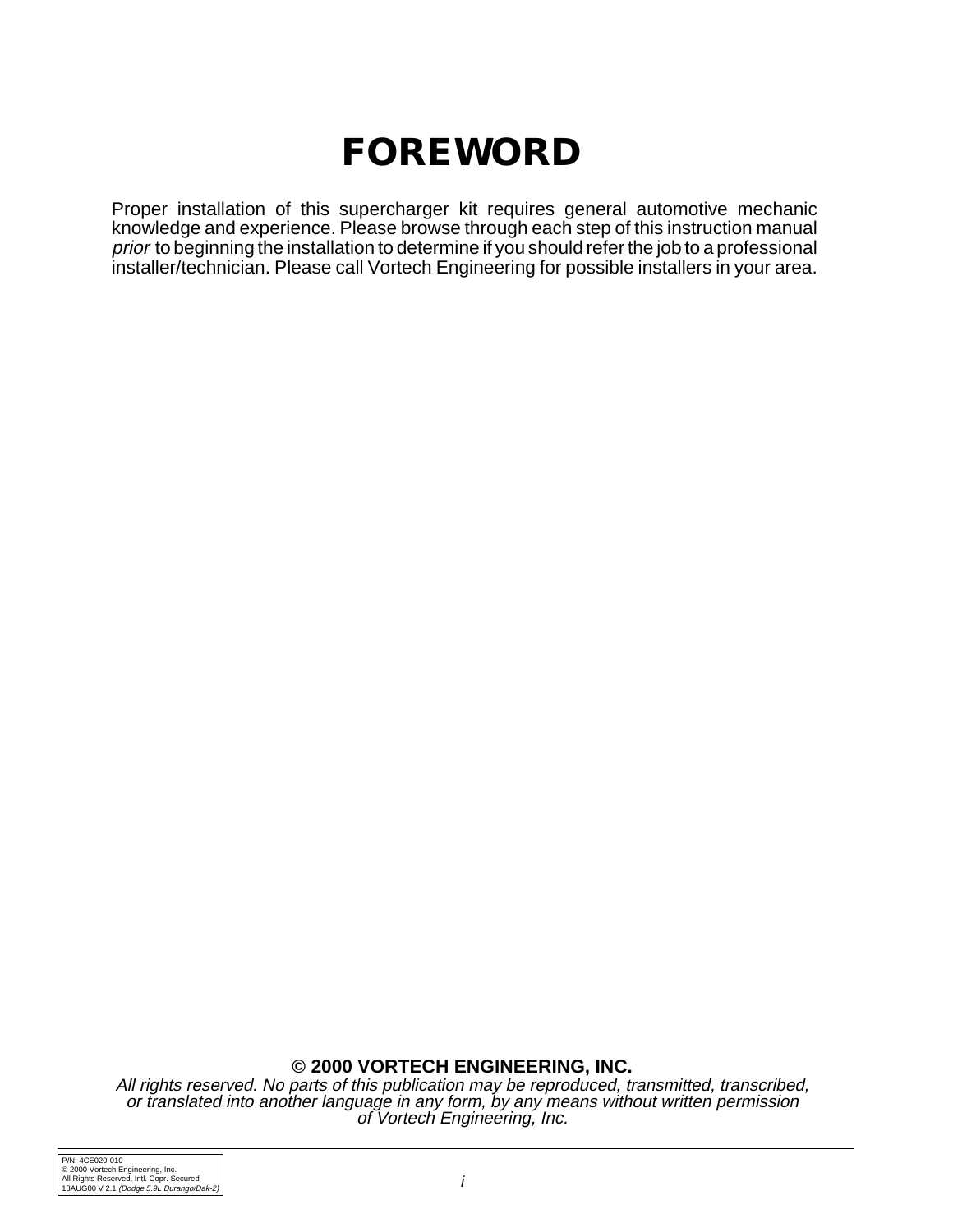# **Table Of Contents**

|                | 1996 5.2L DODGE DURANGO/DAKOTA / 1996-1999 5.2L DODGE RAM  viii      |  |  |  |  |
|----------------|----------------------------------------------------------------------|--|--|--|--|
|                | 1996 5.9L DODGE DURANGO/DAKOTA / 1996-1999 5.9L DODGE RAM  ix        |  |  |  |  |
| 1.             |                                                                      |  |  |  |  |
| 2.             |                                                                      |  |  |  |  |
| 3.             | AIR FILTER INSTALLATION (1997-99 DODGE DAKOTA/DURANGO ONLY)  2       |  |  |  |  |
| 4.             |                                                                      |  |  |  |  |
| 5.             |                                                                      |  |  |  |  |
| 6.             |                                                                      |  |  |  |  |
| 7 <sub>1</sub> |                                                                      |  |  |  |  |
| 8.             |                                                                      |  |  |  |  |
| 9A.            | IGNITION/BOOST CONTROL INSTALLATION (1997-99 Dakota/Durango only)  7 |  |  |  |  |
| 9B.            | IGNITION/BOOST CONTROL INSTALLATION (1996 Dakota/1996-1999           |  |  |  |  |
| 10.            |                                                                      |  |  |  |  |
|                | 11A. SUPERCHARGER AIR INLET DUCT (1997-99 Dakota/Durango only)  11   |  |  |  |  |
|                | 11B. SUPERCHARGER AIR INLET DUCT (1996 Dakota/1996-99 Ram only)  12  |  |  |  |  |
| 12.            |                                                                      |  |  |  |  |
|                | 13A SUPPLEMENTARY FUEL INJECTION COMPUTER (SFIC) AND RELATED         |  |  |  |  |
|                | 13B SUPPLEMENTARY FUEL INJECTION COMPUTER (SFCI) AND RELATED         |  |  |  |  |
| 14.            |                                                                      |  |  |  |  |
|                |                                                                      |  |  |  |  |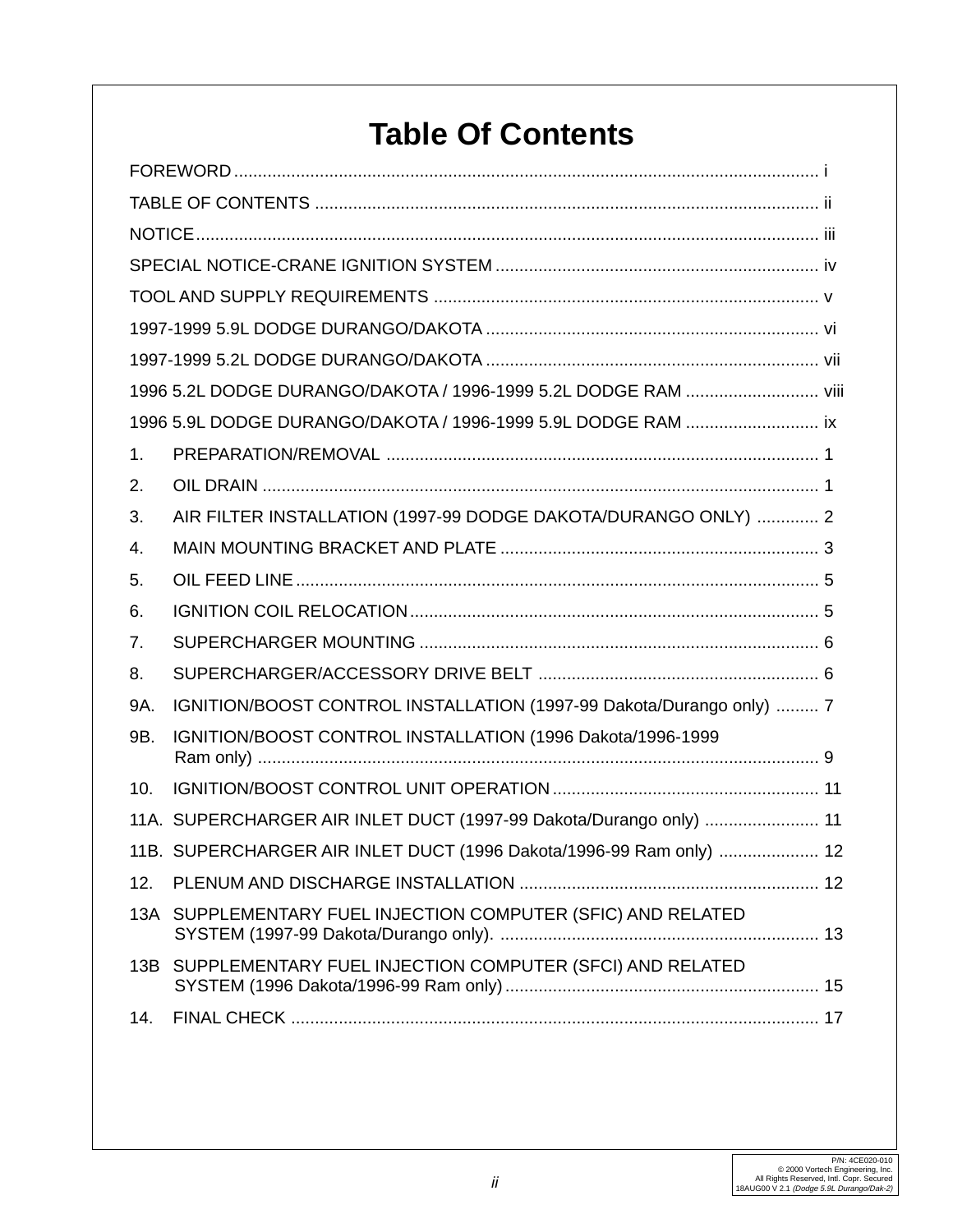# **NOTICE**

This product is protected by state common law, copyright and/or patent. All legal rights therein are reserved. The design, layout, dimensions, geometry, and engineering features shown in this product are the exclusive property of Vortech Engineering, Inc. This product may not be copied or duplicated in whole or part, abstractly or fundamentally, intentionally or fortuitously, nor shall any design, dimension, or other information be incorporated into any product or apparatus without prior written consent of Vortech Engineering, Inc.



**1650 Pacific Avenue, Channel Islands, CA 93033-9901 • (805) 247-0226 FAX (805) 247-0669 • vortechsuperchargers.com • M-F 8AM - 4:30PM (PST)**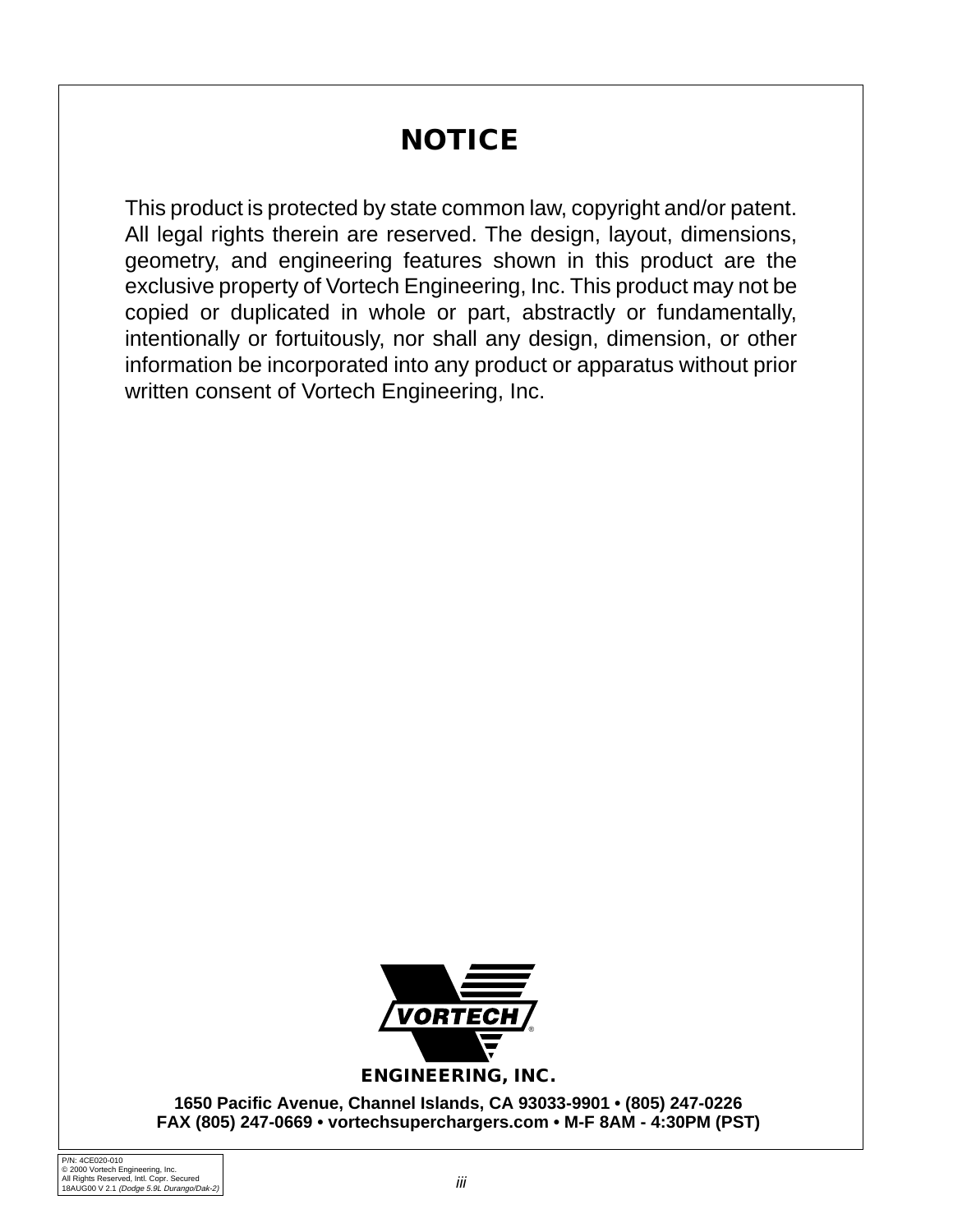# **SPECIAL NOTICE CONCERNING THE CRANE IGNITION SYSTEM**

The ignition system, manufactured by Crane Electronics, included in this kit is serviced exclusively by the manufacturer. Crane Electronics warrants this product to be free from defects in material and workmanship under normal use and if properly installed for a period of one (1) year from the date of purchase. In case of malfunction, this unit will be repaired free of charge according to the terms of the warranty. If found to be defective as mentioned above, it will be repaired or replaced if returned prepaid along with proof of date of purchase. This shall constitute the sole remedy of the purchaser and the sole liability of Crane Electronics and/or Vortech Engineering, Inc. To the extent permitted by law, the foregoing is exclusive and in lieu of all other warranties or representations whether expressed or implied, including any implied warranty of merchantability or fitness. In no event shall Crane Electronics and/or Vortech Engineering, Inc., be liable for labor charges, special or consequential damages.

When returning this unit for service, proof of purchase must be supplied for warranty verification. After the warranty period has expired, repair service is charged between a minimum and maximum charge. In either case, please send the unit prepaid with proof of purchase to the attention of:

> Crane Electronics Customer Service Department 530 Fentress Boulevard Daytona Beach, Florida, 32114 (904) 258-6167 (904) 258-6174 Fax www.cranecams.com

The repaired unit will be returned as soon as possible after receipt, COD for any charges. Be sure you include a detailed account of any problems experienced, the type of vehicle and any modifications.

Should you have any technical or installation questions regarding this unit, contact Vortech Engineering, Inc., directly at (805) 247-0226.

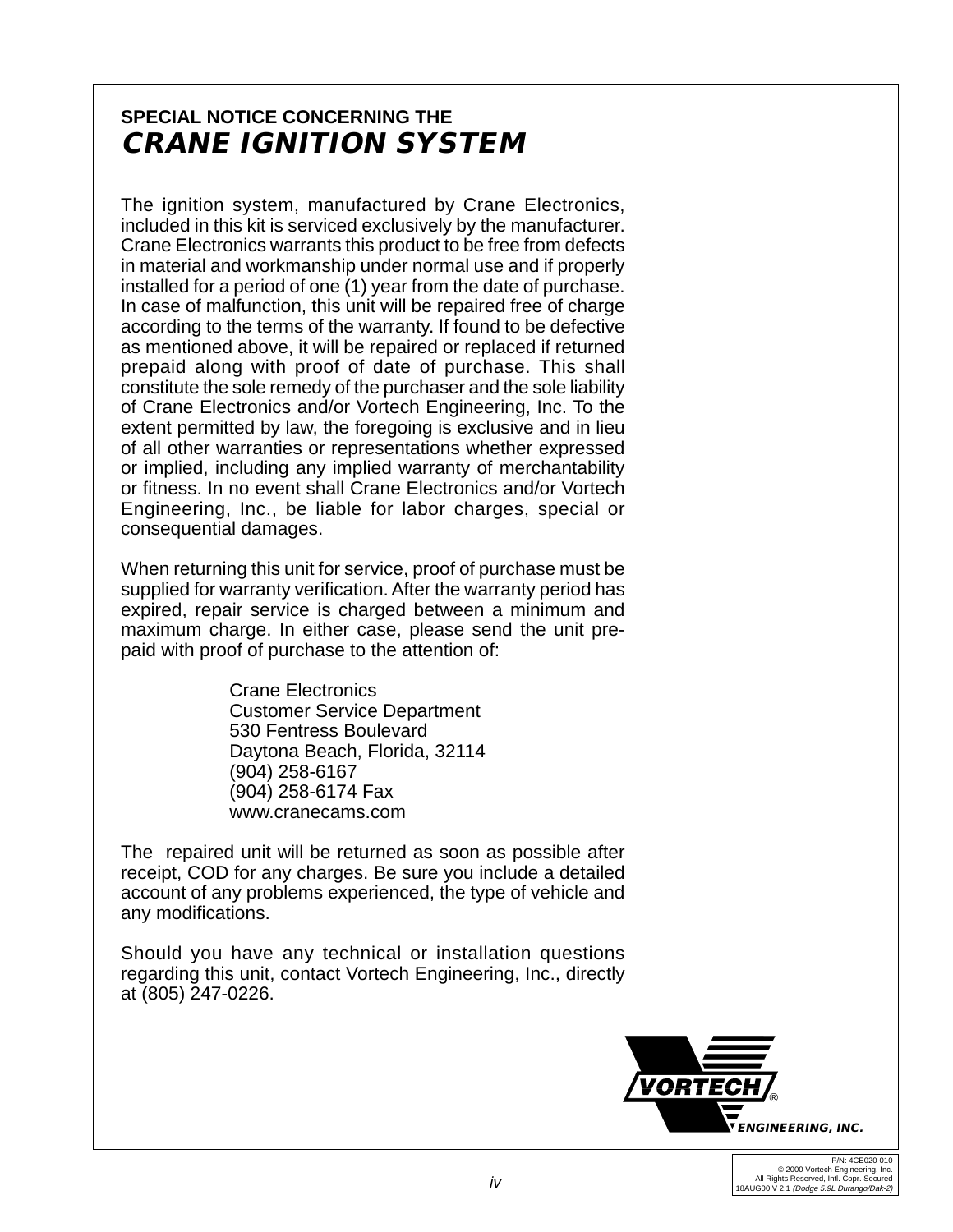# **1996-1999 5.2/5.9L Dodge Durango, Dakota and Ram Installation Instructions for**

**Part No. 4CE218-010SQ/018SQ/020SQ/028SQ, 4CD218-040SQ/048SQ/050SQ/058SQ**

 **49 State Smog Legal**

**Congratulations on selecting the best performing and best backed automotive supercharger available today... the VORTECH® V-2® SQ-Trim supercharger!**

**Before beginning this installation, please read through this entire instruction booklet and the Street Supercharger System Owner's Manual which includes the Limited Warranty Program and the Warranty Registration form.**

Vortech supercharger systems are performance improving devices. In most cases, increases in torque of 30 to 35% and horsepower between 35 and 45% can be expected with the boost levels specified by Vortech Engineering. This product is intended for use on healthy, well maintained engines. Installation on a worn-out or damaged engine is not recommended and may result in failure of the engine as well as the supercharger. **Vortech Engineering is not responsible for engine damage.**

Installation on new vehicles will not harm or adversely affect the break-in period so long as factory break-in procedures are followed.

**For best performance and continued durability, please take note of the following key points:**

- 1. Use only premium grade fuel 92 octane or higher (R+M/2).
- 2. The engine must have stock compression ratio.
- 3. If the engine has been modified in any way, check with Vortech prior to using this product.
- 4. Always listen for any sign of detonation (pinging) and discontinue hard use (no boost) until the problem is resolved.
- 5. Perform an oil and filter change upon completion of this installation and prior to test driving your vehicle. Thereafter, always use a high grade SF rated engine oil or a high quality synthetic, and change the oil and filter at least every 3,000 miles. Never attempt to extend the oil change interval beyond 3,000 miles, regardless of oil manufacturer's claims, as potential damage to the supercharger may result.
- 6. Before beginning installation, replace all spark plugs that are older than 1 year or 10,000 miles with original heat range plugs as specified by the manufacturer and reset timing to factory specifications (follow the procedures indicated within the factory repair manual and/or as indicated on the factory underhood emissions tag). Do not use platinum spark plugs unless they are original equipment. Change spark plugs every 15,000 miles and spark plug wires at least every 50,000 miles.

#### **TOOL & SUPPLY REQUIREMENTS**

- **•** Factory Repair Manual
- **•** 3/8" Drive and Socket Set: SAE and Metric
- **•** 1/2" Drive and Socket Set: SAE and Metric
- **•** 3/8" NPT Tap and Tap Handle
- **•** Adjustable Wrench
- **•** Open End Wrenches: 5/16", 3/8", 7/16", 1/2", 9/16"
- **•** Center Punch and a 5/8" Tapered Punch
- **•** 5 quarts SF Rated Quality Engine Oil, Oil Filter, and **Wrench**
- **•** Flat #2 Screwdriver
- **•** Phillips #2 Screwdriver
- **•** Heavy Grease
- **•** Silicone Sealer
- **•** Drill Motor
- **•** 3/32", #25, 5/8", 3/8" Drill Bits
- **•** Oil Sender Socket, Snap-On #A120

**If your vehicle has in excess of 15,000 miles since its last spark plug change, then you will also need:**

- **•** Spark Plug Socket
- **•** NEW Spark Plugs

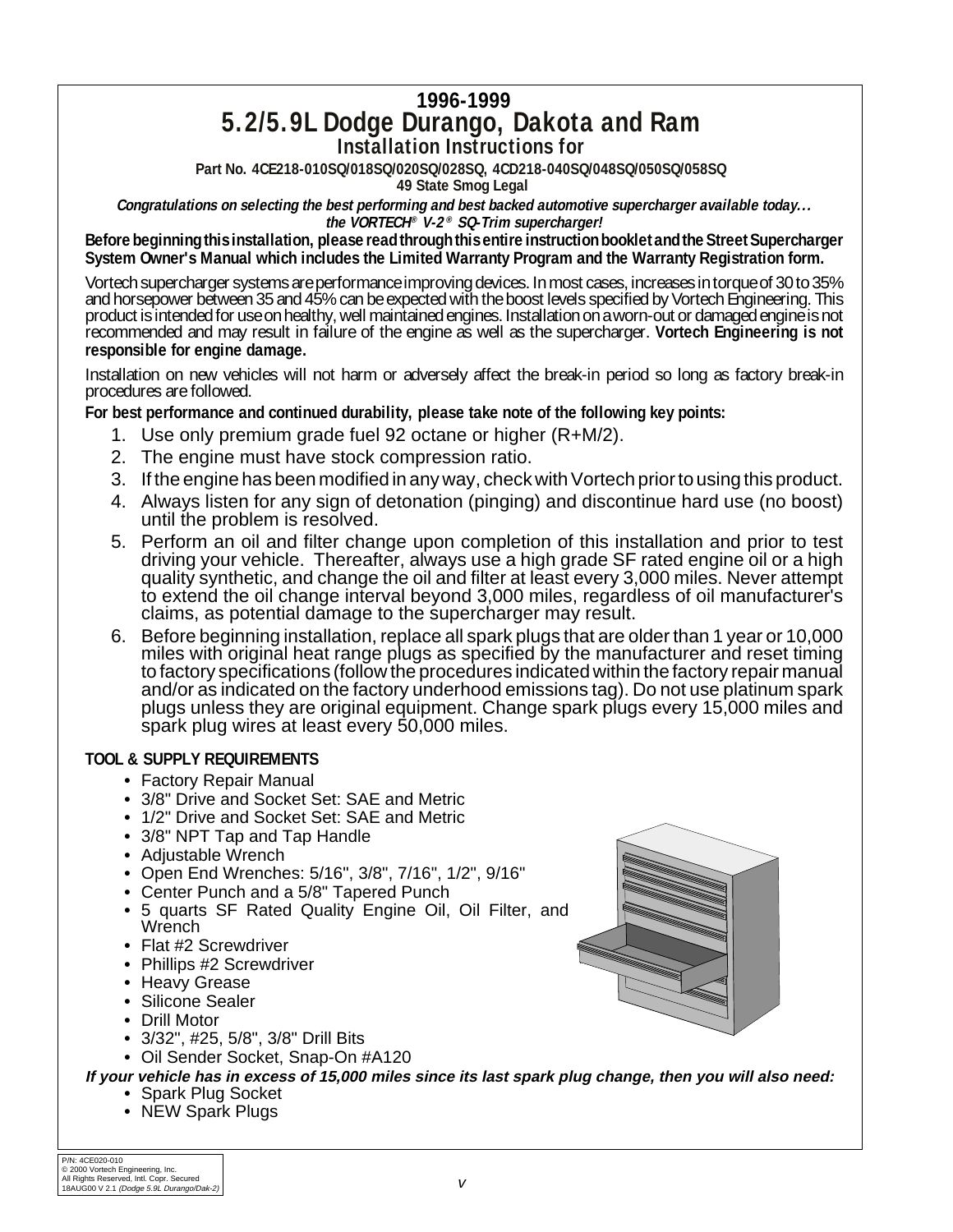**VORTECH** ® **ENGINEERING, INC.** 

# **1997-1999 5.9L Dodge Durango/Dakota**

**Part No. 4CE218-010SQ/018SQ**

# **PARTS LIST**

| <b>Part Number</b>      | <b>Description</b>                                            | Quantity       | Part Number            | <b>Description</b>                                   | Quantity            |
|-------------------------|---------------------------------------------------------------|----------------|------------------------|------------------------------------------------------|---------------------|
| 2E228-140               | SUPERCHARGER ASSEMBLY                                         | 1              | 4CJ110-010             | <b>COIL RELOCATION ASSEMBLY</b>                      | 1                   |
| 2E128-140               | V-2 SQ Supercharger                                           | 1              | 4CJ010-040             | Coil bracket                                         | $\mathbf{1}$        |
| 2A037-312               | Supercharger pulley, 3.125", 7 groove                         | 1              | 7A250-125              | 1/4-20 X 1-1/4" SOC. HD.                             | $\overline{2}$      |
| 4FA016-150              | Idler pulley, smooth                                          | 1              | 7F250-021              | 1/4-20 Nylock nut                                    | $\overline{2}$      |
| 7J012-092               | 12mm Washer, flat                                             | 1              | 7A312-125              | 5/16-18 X 1-1/4 HXHD                                 | $\mathbf{1}$        |
| 7U100-070               | Key, 3/16 X 3/16 X 7/8                                        | 1<br>1         | 7K312-001              | 5/16 AN washer                                       | $\overline{c}$      |
| 2A040-011<br>7B375-110  | Supercharger pulley retainer<br>3/8-24 X 1" GR8 HX            | 1              | 4CJ017-021             | Spacer, coil, .625"                                  | $\mathbf{1}$        |
| 7K375-040               | 3/8 AN 960 Flat washer                                        | 1              | 5W001-005              | 3/8" Plastic wire loom                               | 1                   |
|                         |                                                               |                | 7A312-075              | 5/16"-18 X 3/4 HXCSG5P                               | $\mathbf{1}$        |
| 4CE111-021              | <b>MOUNTING BRACKET ASSEMBLY</b>                              | 1              | 5W022-040              | 22 GA wire, green                                    | 1                   |
| 4CB010-034              | Mounting plate                                                | 1              | 5W022-090              | 22 GA wire, grey                                     | 1                   |
| 4CB011-021              | Mounting bracket                                              | 1              | 5W001-007              | 3/16" Heat - shrink tubing                           | 1                   |
| 2A047-113               | Belt<br>3/8-16 X 1 G5 HXHD, plated                            | 1<br>10        |                        |                                                      |                     |
| 7A375-100<br>7A375-300  | 3/8-16 X 3" HXCSG5P                                           | 1              | 4CE160-010             | <b>FUEL CONTROL ASSEMBLY</b>                         | 1                   |
| 7A375-375               | 3/8-16 X 3-3/4 HXHD                                           | 1              | 8F060-058              | Fuel injector, 58 lbs. rail                          | 2                   |
| 7F375-016               | 3/8-16 HX nut                                                 | $\mathbf{1}$   | 8F003-024              | Fuel rail                                            | 1                   |
| 7J375-044               | 3/8 SAE Washer, plated                                        | 10             | 7P563-016              | Plug, fuel rail                                      | 1                   |
| 7K375-040               | 3/8 AN 960 Flat washer                                        | 5              | 8F011-027              | Mounting tab, fuel rail                              | 2                   |
| 7U100-055               | Tie wrap, 6" nylon                                            | $\overline{c}$ | 7C008-050              | #8-32 X 1/2" SOC. HD. bolt                           | 2                   |
| 4CJ010-010              | Mounting support                                              | $\mathbf{1}$   | 8F011-028              | Spacer, fuel rail                                    | 2                   |
| 4CJ017-041              | Support spacer, .250"                                         | 1<br>1         | 7A250-237              | 1/4-20 X 2-3/8" SOC. HD. bolt                        | $\overline{2}$      |
| 4CJ017-051<br>7J312-000 | Support spacer, .60"<br>5/16 Flat washer-SAE                  | 1              | 4CE145-010             | Fuel hose with ends                                  | 1<br>$\overline{c}$ |
| 7A312-375               | 5/16-18 X 3-3/4" SHCS                                         | 1              | 8F011-024<br>7P250-127 | Injector retainer, fuel rail<br>-6 Flair to 1/4" NPT | 1                   |
|                         |                                                               |                | 7P250-082              | 1/4 NPT $X - 4$ 90 $\degree$ fitting                 | 1                   |
| 4CE212-010              | AIR INTAKE ASSEMBLY                                           | 1              | 5W001-024              | Mini ATC fuse tap                                    | 1                   |
| 4CE110-050              | MAF bracket assembly                                          | 1              | 7U030-046              | 5/32" Vacuum line X 72"                              | $\mathbf{1}$        |
| 7R002-056               | #56 Goldseal hose clamp                                       | 2              | 7P156-082              | 5/32" TEE                                            | 1                   |
| 7S350-200               | 3-1/2 X 2 Sleeve<br>Air filter                                | 1<br>1         | 7U100-055              | Tie wrap, 6" nylon                                   | 6                   |
| 8H040-040<br>7R002-052  | #52 Goldseal hose clamp                                       | 2              | 5W001-001              | Wire tap                                             | 1                   |
| 7U035-001               | 3-1/2" Flex hose, 1 ft.                                       | 1              | 5W001-025              | Female slide, insulated, mini                        | 1                   |
| 7E010-049               | #10 X 3/4 Hex head                                            | 3              | 7K250-001              | 1/4" AN washer                                       | 2                   |
| 7U033-000               | 5/8" PCV hose, 3.50 ft.                                       | 1              | 7U100-059              | O-ring, -6 AN flouro                                 | 2                   |
| 4CE112-010              | Inlet elbow                                                   | 1              |                        |                                                      |                     |
| 7P375-020               | 3/8" NPT X 5/8" Barb                                          | 1              | 5A001-007              | <b>FUEL INJECTION COMPUTER</b>                       | 1                   |
| 7R001-008               | #8 Stainless hose clamp                                       | 1              | 5A001-004              | Fuel injection, computer                             | 1                   |
| 4CE112-020              | <b>AIR DISCHARGE ASSEMBLY</b>                                 | 1              | 7U375-001              | Velcro, hook, 1" black                               | 1                   |
| 4FG012-030              |                                                               | 1              | 7U375-002              | Velcro, latch, 1" black                              | 1                   |
| 7S275-200               | Discharge Tube<br>2-3/4" X 2" Sleeve                          | 1              |                        |                                                      |                     |
| 7S300-200               | 3" X 2" Sleeve                                                | 1              | 5A101-012              | <b>HI-6 TR ASSEMBLY</b>                              | 1                   |
| 7R002-044               | #44 Goldseal hose clamp                                       | $\frac{2}{2}$  | 5A001-009              | HI-6 TR ignition system                              | 1                   |
| 7R002-048<br>8D001-001  | #48 Goldseal hose clamp<br>Bypass valve                       | $\mathbf{1}$   | 5W001-001              | Wire taps                                            | $\boldsymbol{2}$    |
| 7P750-100               | 3/4" NPT x 1" Straight hose fitting                           | 1              | 5W001-009              | 16-14 GA male slides                                 | 6<br>6              |
| 7U034-016               | 1" GS hose                                                    | 1              | 5W001-010              | 16-14 GA female slides                               | 2                   |
| 7R002-016               | #16 Goldseal hose clamp                                       | 4              | 5W001-011              | 16-14 GA eyelets<br>Fuse Holder 10 GA wire           | 1                   |
| 7P156-082               | 5/32" TEE                                                     | 1              | 5W001-014<br>5W001-015 | Fuse, blade type 20 AMP                              | 1                   |
| 7U030-046               | 5/32" Vacuum line                                             | 1              | 5W001-017              | Large ring terminals                                 | $\overline{2}$      |
| 4CJ050-011              | Jeep/Durango plenum                                           | 1              | 5W001-020              | 3/4" Plastic wire loom                               | $\mathbf{1}$        |
| 4GB040-060<br>7J250-010 | Air/plenum gasket<br>1/4" Gasket washer                       | 1<br>1         | 5W012-000              | 12 GA wire, red                                      | 1                   |
| 7U034-016               | 1" GS hose                                                    | 1              | 5W012-010              | 12 GA wire, black                                    | 1                   |
| 4CD110-060              | Plenum assembly                                               | 1              | 7E010-046              | #8 x 3/4" Sheet metal                                | 4                   |
| 7A250-175               | 1/4-20 X 1-3/4 HHCS                                           | 1              | 7P156-082              | 5/32" TEE                                            | 1                   |
|                         |                                                               |                | 7U030-046              | 5/32" x 36" Vacuum line                              | 1                   |
| 4CJ130-036              | <b>OIL DRAIN ASSEMBLY</b>                                     | 1              | 7U100-055              | 6" Nylon tie wrap                                    | 1                   |
| 7U030-036               | 1/2" X 18" Oil drain hose                                     | 1              | 7U375-001              | 3.6" Velcro hook                                     | 1                   |
| 7P375-017<br>7R001-008  | 3/8" NPT X 1/2" Straight hose barb<br>#8 Stainless hose clamp | 1              | 7U375-002              | 3.6" Velcro latch                                    | 1                   |
| 7P375-045               | 3/8" NPT X 45° Street elbow                                   | 2<br>1         | 5W018-010              | 18 GA wire, red                                      | 1                   |
|                         |                                                               |                | 5W018-020              | 18 GA wire, black                                    | 1                   |
| 4CJ130-026              | OIL FEED ASSEMBLY                                             | 1              | 5W018-060              | 18 GA wire, orange                                   | 1                   |
| 7U030-026               | 1/4" Oil feed Hose                                            | 1              | 5W018-240              | 18 GA wire, white and yellow                         | 1                   |
| 7P125-103               | -4 $\times$ 45 $^{\circ}$ Male elbow                          | 2              | 5W001-040              | 12-10 GA female slide                                | 2                   |
| 7P250-066               | #4 Swivel x 1/4" hose                                         | 2              | 5W001-041              | 12-10 GA male slide                                  | 2                   |
| 7P525-067               | .525 Crimp ferrules                                           | 2              | 5W001-019              | Solderless connector, 10-12                          | $\overline{2}$      |
| 7P125-026               | 1/8" NPT X #4 90° fitting                                     | 1              |                        |                                                      |                     |
| 7P125-104               | 1/8" NPT female TEE                                           | 1              |                        |                                                      |                     |
| 7P125-106               | $1/8"$ NPT $X$ 3" nipple                                      | 1              |                        |                                                      |                     |
|                         |                                                               |                |                        |                                                      |                     |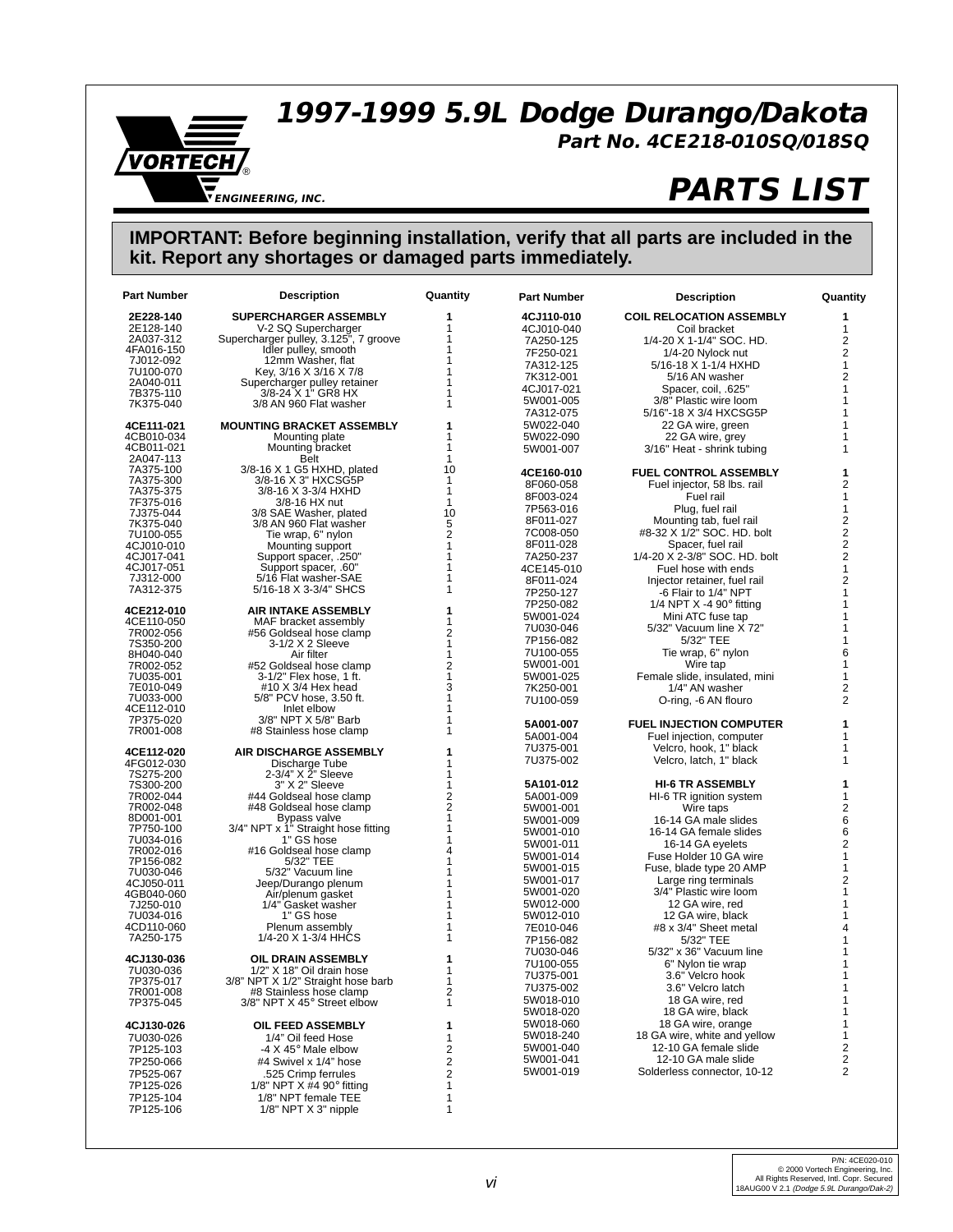**1997-1999 5.2L Dodge Durango/Dakota**

**Part No. 4CE218-020SQ/028SQ**



# **PARTS LIST**

| 4CJ110-010<br><b>COIL RELOCATION ASSEMBLY</b><br>2E228-140<br>SUPERCHARGER ASSEMBLY<br>1<br>4CJ010-040<br>Coil bracket<br>2E128-140<br>V-2 SQ Supercharger<br>1<br>1<br>1/4-20 X 1-1/4" SOC. HD.<br>2A037-312<br>Supercharger pulley, 3.125", 7 groove<br>7A250-125<br>Idler pulley, smooth<br>4FA016-150<br>1<br>7F250-021<br>1/4-20 Nylock nut<br>12mm Washer, flat<br>7J012-092<br>1<br>7A312-125<br>5/16-18 X 1-1/4 HXHD<br>Key, 3/16 X 3/16 X 7/8<br>1<br>7U100-070<br>7K312-001<br>5/16 AN washer<br>Supercharger pulley retainer<br>2A040-011<br>1<br>4CJ017-021<br>Spacer, coil, .625"<br>3/8-24 X 1" GR8 HX<br>7B375-110<br>1<br>3/8" Plastic wire loom<br>5W001-005<br>3/8 AN 960 Flat washer<br>1<br>7K375-040<br>5/16"-18 X 3/4 HXCSG5P<br>7A312-075<br>5W022-040<br>22 GA wire, green<br>4CE111-021<br><b>MOUNTING BRACKET ASSEMBLY</b><br>1 | 1<br>1<br>2<br>$\overline{c}$<br>1<br>2<br>$\mathbf{1}$<br>1<br>1<br>1<br>1<br>1 |
|-----------------------------------------------------------------------------------------------------------------------------------------------------------------------------------------------------------------------------------------------------------------------------------------------------------------------------------------------------------------------------------------------------------------------------------------------------------------------------------------------------------------------------------------------------------------------------------------------------------------------------------------------------------------------------------------------------------------------------------------------------------------------------------------------------------------------------------------------------------|----------------------------------------------------------------------------------|
|                                                                                                                                                                                                                                                                                                                                                                                                                                                                                                                                                                                                                                                                                                                                                                                                                                                           |                                                                                  |
|                                                                                                                                                                                                                                                                                                                                                                                                                                                                                                                                                                                                                                                                                                                                                                                                                                                           |                                                                                  |
|                                                                                                                                                                                                                                                                                                                                                                                                                                                                                                                                                                                                                                                                                                                                                                                                                                                           |                                                                                  |
|                                                                                                                                                                                                                                                                                                                                                                                                                                                                                                                                                                                                                                                                                                                                                                                                                                                           |                                                                                  |
|                                                                                                                                                                                                                                                                                                                                                                                                                                                                                                                                                                                                                                                                                                                                                                                                                                                           |                                                                                  |
|                                                                                                                                                                                                                                                                                                                                                                                                                                                                                                                                                                                                                                                                                                                                                                                                                                                           |                                                                                  |
|                                                                                                                                                                                                                                                                                                                                                                                                                                                                                                                                                                                                                                                                                                                                                                                                                                                           |                                                                                  |
|                                                                                                                                                                                                                                                                                                                                                                                                                                                                                                                                                                                                                                                                                                                                                                                                                                                           |                                                                                  |
|                                                                                                                                                                                                                                                                                                                                                                                                                                                                                                                                                                                                                                                                                                                                                                                                                                                           |                                                                                  |
| 5W022-090<br>22 GA wire, grey<br>1<br>4CB010-034<br>Mounting plate                                                                                                                                                                                                                                                                                                                                                                                                                                                                                                                                                                                                                                                                                                                                                                                        |                                                                                  |
| 3/16" Heat - shrink tubing<br>5W001-007<br>4CB011-021<br>Mounting bracket<br>1                                                                                                                                                                                                                                                                                                                                                                                                                                                                                                                                                                                                                                                                                                                                                                            |                                                                                  |
| 2A047-113<br>Belt<br>1                                                                                                                                                                                                                                                                                                                                                                                                                                                                                                                                                                                                                                                                                                                                                                                                                                    |                                                                                  |
| 10<br>3/8-16 X 1 G5 HXHD, plated<br>7A375-100<br>4CE160-010<br><b>FUEL CONTROL ASSEMBLY</b>                                                                                                                                                                                                                                                                                                                                                                                                                                                                                                                                                                                                                                                                                                                                                               | 1                                                                                |
| 3/8-16 X 3" HXCSG5P<br>7A375-300<br>1<br>8F060-058<br>Fuel injector, 58 lbs. rail                                                                                                                                                                                                                                                                                                                                                                                                                                                                                                                                                                                                                                                                                                                                                                         | 2                                                                                |
| 3/8-16 X 3-3/4 HXHD<br>7A375-375<br>1<br>Fuel rail<br>8F003-024<br>1<br>7F375-016<br>3/8-16 HX nut                                                                                                                                                                                                                                                                                                                                                                                                                                                                                                                                                                                                                                                                                                                                                        | 1                                                                                |
| Plug, fuel rail<br>7P563-016<br>10<br>7J375-044<br>3/8 SAE Washer, plated                                                                                                                                                                                                                                                                                                                                                                                                                                                                                                                                                                                                                                                                                                                                                                                 | $\mathbf{1}$                                                                     |
| Mounting tab, fuel rail<br>8F011-027<br>5<br>7K375-040<br>3/8 AN 960 Flat washer                                                                                                                                                                                                                                                                                                                                                                                                                                                                                                                                                                                                                                                                                                                                                                          | $\overline{\mathbf{c}}$                                                          |
| #8-32 X 1/2" SOC. HD. bolt<br>7C008-050<br>$\overline{c}$<br>7U100-055<br>Tie wrap, 6" nylon                                                                                                                                                                                                                                                                                                                                                                                                                                                                                                                                                                                                                                                                                                                                                              | 2                                                                                |
| Spacer, fuel rail<br>8F011-028<br>1<br>4CJ010-010<br>Mounting support<br>7A250-237<br>1/4-20 X 2-3/8" SOC. HD. bolt                                                                                                                                                                                                                                                                                                                                                                                                                                                                                                                                                                                                                                                                                                                                       | $\overline{\mathbf{c}}$<br>$\overline{\mathbf{c}}$                               |
| 4CJ017-041<br>Support spacer, .250"<br>1<br>4CE145-010<br>Fuel hose with ends<br>1<br>4CJ017-051<br>Support spacer, .60"                                                                                                                                                                                                                                                                                                                                                                                                                                                                                                                                                                                                                                                                                                                                  | 1                                                                                |
| 5/16 Flat washer-SAE<br>7J312-000<br>1<br>8F011-024<br>Injector retainer, fuel rail                                                                                                                                                                                                                                                                                                                                                                                                                                                                                                                                                                                                                                                                                                                                                                       | $\overline{c}$                                                                   |
| 5/16-18 X 3-3/4" SHCS<br>7A312-375<br>1<br>7P250-127<br>-6 Flair to 1/4" NPT                                                                                                                                                                                                                                                                                                                                                                                                                                                                                                                                                                                                                                                                                                                                                                              | 1                                                                                |
| 7P250-082<br>1/4 NPT $X - 4$ 90° fitting                                                                                                                                                                                                                                                                                                                                                                                                                                                                                                                                                                                                                                                                                                                                                                                                                  | 1                                                                                |
| 4CE212-010<br><b>AIR INTAKE ASSEMBLY</b><br>1<br>5W001-024<br>Mini ATC fuse tap                                                                                                                                                                                                                                                                                                                                                                                                                                                                                                                                                                                                                                                                                                                                                                           | 1                                                                                |
| 4CE110-050<br>MAF bracket assembly<br>1<br>5/32" Vacuum line X 72"<br>7U030-046                                                                                                                                                                                                                                                                                                                                                                                                                                                                                                                                                                                                                                                                                                                                                                           | 1                                                                                |
| $\overline{\mathbf{c}}$<br>7R002-056<br>#56 Goldseal hose clamp<br>5/32" TEE<br>7P156-082<br>3-1/2 X 2 Sleeve<br>1<br>7S350-200                                                                                                                                                                                                                                                                                                                                                                                                                                                                                                                                                                                                                                                                                                                           | 1                                                                                |
| Tie wrap, 6" nylon<br>7U100-055<br>1<br>8H040-040<br>Air filter                                                                                                                                                                                                                                                                                                                                                                                                                                                                                                                                                                                                                                                                                                                                                                                           | 6                                                                                |
| Wire tap<br>5W001-001<br>$\overline{\mathbf{c}}$<br>#52 Goldseal hose clamp<br>7R002-052                                                                                                                                                                                                                                                                                                                                                                                                                                                                                                                                                                                                                                                                                                                                                                  | 1                                                                                |
| Female slide, insulated, mini<br>5W001-025<br>1<br>7U035-001<br>3-1/2" Flex hose, 1 ft.                                                                                                                                                                                                                                                                                                                                                                                                                                                                                                                                                                                                                                                                                                                                                                   | 1                                                                                |
| 3<br>7K250-001<br>1/4" AN washer<br>#10 X 3/4 Hex head<br>7E010-049                                                                                                                                                                                                                                                                                                                                                                                                                                                                                                                                                                                                                                                                                                                                                                                       | 2                                                                                |
| 5/8" PCV hose, 3.50 ft.<br>1<br>O-ring, -6 AN flouro<br>7U033-000<br>7U100-059<br>4CE112-010<br>Inlet elbow<br>1                                                                                                                                                                                                                                                                                                                                                                                                                                                                                                                                                                                                                                                                                                                                          | $\overline{2}$                                                                   |
| 7P375-020<br>3/8" NPT X 5/8" Barb<br>1<br><b>FUEL INJECTION COMPUTER</b><br>5A001-011                                                                                                                                                                                                                                                                                                                                                                                                                                                                                                                                                                                                                                                                                                                                                                     | 1                                                                                |
| 1<br>7R001-008<br>#8 Stainless hose clamp<br>5A001-004<br>Fuel injection, computer                                                                                                                                                                                                                                                                                                                                                                                                                                                                                                                                                                                                                                                                                                                                                                        | 1                                                                                |
| 7U375-001<br>Velcro, hook, 1" black                                                                                                                                                                                                                                                                                                                                                                                                                                                                                                                                                                                                                                                                                                                                                                                                                       | 1                                                                                |
| 4CE112-020<br><b>AIR DISCHARGE ASSEMBLY</b><br>1<br>7U375-002<br>Velcro, latch, 1" black<br>1                                                                                                                                                                                                                                                                                                                                                                                                                                                                                                                                                                                                                                                                                                                                                             | 1                                                                                |
| 4FG012-030<br>Discharge Tube<br>2-3/4" X 2" Sleeve<br>7S275-200<br>1                                                                                                                                                                                                                                                                                                                                                                                                                                                                                                                                                                                                                                                                                                                                                                                      |                                                                                  |
| <b>HI-6 TR ASSEMBLY</b><br>5A101-012<br>3" X 2" Sleeve<br>1<br>7S300-200                                                                                                                                                                                                                                                                                                                                                                                                                                                                                                                                                                                                                                                                                                                                                                                  | 1                                                                                |
| HI-6 TR ignition system<br>5A001-009<br>$\overline{\mathbf{c}}$<br>7R002-044<br>#44 Goldseal hose clamp                                                                                                                                                                                                                                                                                                                                                                                                                                                                                                                                                                                                                                                                                                                                                   | 1                                                                                |
| $\overline{\mathbf{c}}$<br>Wire taps<br>#48 Goldseal hose clamp<br>5W001-001<br>7R002-048                                                                                                                                                                                                                                                                                                                                                                                                                                                                                                                                                                                                                                                                                                                                                                 | 2                                                                                |
| 1<br>16-14 GA male slides<br>8D001-001<br>Bypass valve<br>5W001-009<br>1                                                                                                                                                                                                                                                                                                                                                                                                                                                                                                                                                                                                                                                                                                                                                                                  | 6                                                                                |
| 3/4" NPT x 1" Straight hose fitting<br>7P750-100<br>5W001-010<br>16-14 GA female slides<br>1" GS hose<br>7U034-016<br>1                                                                                                                                                                                                                                                                                                                                                                                                                                                                                                                                                                                                                                                                                                                                   | 6<br>2                                                                           |
| 5W001-011<br>16-14 GA eyelets<br>$\overline{4}$<br>7R002-016<br>#16 Goldseal hose clamp<br>5W001-014<br>Fuse Holder 10 GA wire                                                                                                                                                                                                                                                                                                                                                                                                                                                                                                                                                                                                                                                                                                                            | $\mathbf{1}$                                                                     |
| $\mathbf{1}$<br>7P156-082<br>5/32" TEE<br>Fuse, blade type 20 AMP<br>5W001-015                                                                                                                                                                                                                                                                                                                                                                                                                                                                                                                                                                                                                                                                                                                                                                            | 1                                                                                |
| 7U030-046<br>5/32" Vacuum line<br>1<br>Large ring terminals<br>5W001-017                                                                                                                                                                                                                                                                                                                                                                                                                                                                                                                                                                                                                                                                                                                                                                                  | 2                                                                                |
| 4CJ050-011<br>Jeep/Durango plenum<br>1<br>3/4" Plastic wire loom<br>5W001-020<br>1                                                                                                                                                                                                                                                                                                                                                                                                                                                                                                                                                                                                                                                                                                                                                                        | 1                                                                                |
| 4GB040-060<br>Air/plenum gasket<br>5W012-000<br>12 GA wire, red<br>1/4" Gasket washer<br>7J250-010<br>1                                                                                                                                                                                                                                                                                                                                                                                                                                                                                                                                                                                                                                                                                                                                                   | 1                                                                                |
| 5W012-010<br>12 GA wire, black<br>1" GS hose<br>7U034-016<br>1                                                                                                                                                                                                                                                                                                                                                                                                                                                                                                                                                                                                                                                                                                                                                                                            | 1                                                                                |
| #8 x 3/4" Sheet metal<br>7E010-046<br>Plenum assembly<br>1<br>4CD110-060                                                                                                                                                                                                                                                                                                                                                                                                                                                                                                                                                                                                                                                                                                                                                                                  | 4                                                                                |
| 1/4-20 X 1-3/4 HHCS<br>5/32" TEE<br>7A250-175<br>1<br>7P156-082                                                                                                                                                                                                                                                                                                                                                                                                                                                                                                                                                                                                                                                                                                                                                                                           | 1                                                                                |
| 7U030-046<br>5/32" x 36" Vacuum line<br>OIL DRAIN ASSEMBLY                                                                                                                                                                                                                                                                                                                                                                                                                                                                                                                                                                                                                                                                                                                                                                                                | 1                                                                                |
| 4CJ130-036<br>1<br>7U100-055<br>6" Nylon tie wrap<br>7U030-036<br>1/2" X 18" Oil drain hose<br>1                                                                                                                                                                                                                                                                                                                                                                                                                                                                                                                                                                                                                                                                                                                                                          | 1                                                                                |
| 3.6" Velcro hook<br>7U375-001<br>3/8" NPT X 1/2" Straight hose barb<br>1<br>7P375-017                                                                                                                                                                                                                                                                                                                                                                                                                                                                                                                                                                                                                                                                                                                                                                     | $\mathbf{1}$                                                                     |
| 7U375-002<br>3.6" Velcro latch<br>2<br>7R001-008<br>#8 Stainless hose clamp<br>18 GA wire, red<br>5W018-010                                                                                                                                                                                                                                                                                                                                                                                                                                                                                                                                                                                                                                                                                                                                               | 1<br>1                                                                           |
| 3/8" NPT X 45° Street elbow<br>1<br>7P375-045<br>5W018-020<br>18 GA wire, black                                                                                                                                                                                                                                                                                                                                                                                                                                                                                                                                                                                                                                                                                                                                                                           | 1                                                                                |
| 5W018-060<br>18 GA wire, orange                                                                                                                                                                                                                                                                                                                                                                                                                                                                                                                                                                                                                                                                                                                                                                                                                           | 1                                                                                |
| 4CJ130-026<br>OIL FEED ASSEMBLY<br>1<br>5W018-240<br>18 GA wire, white and vellow                                                                                                                                                                                                                                                                                                                                                                                                                                                                                                                                                                                                                                                                                                                                                                         | $\mathbf{1}$                                                                     |
| 7U030-026<br>1/4" Oil feed Hose<br>1<br>5W001-040<br>12-10 GA female slide<br>$\mathbf 2$<br>7P125-103<br>-4 $\times$ 45 $^{\circ}$ Male elbow                                                                                                                                                                                                                                                                                                                                                                                                                                                                                                                                                                                                                                                                                                            | 2                                                                                |
| 12-10 GA male slide<br>5W001-041<br>$\mathbf 2$<br>7P250-066<br>#4 Swivel x 1/4" hose                                                                                                                                                                                                                                                                                                                                                                                                                                                                                                                                                                                                                                                                                                                                                                     | $\boldsymbol{2}$                                                                 |
| 5W001-019<br>Solderless connector, 10-12<br>$\overline{2}$<br>7P525-067<br>.525 Crimp ferrules                                                                                                                                                                                                                                                                                                                                                                                                                                                                                                                                                                                                                                                                                                                                                            | $\overline{2}$                                                                   |
| 1/8" NPT X #4 90° fitting<br>$\mathbf{1}$<br>7P125-026                                                                                                                                                                                                                                                                                                                                                                                                                                                                                                                                                                                                                                                                                                                                                                                                    |                                                                                  |
| 1/8" NPT female TEE<br>7P125-104<br>1                                                                                                                                                                                                                                                                                                                                                                                                                                                                                                                                                                                                                                                                                                                                                                                                                     |                                                                                  |
| 7P125-106<br>1/8" NPT X 3" nipple<br>1                                                                                                                                                                                                                                                                                                                                                                                                                                                                                                                                                                                                                                                                                                                                                                                                                    |                                                                                  |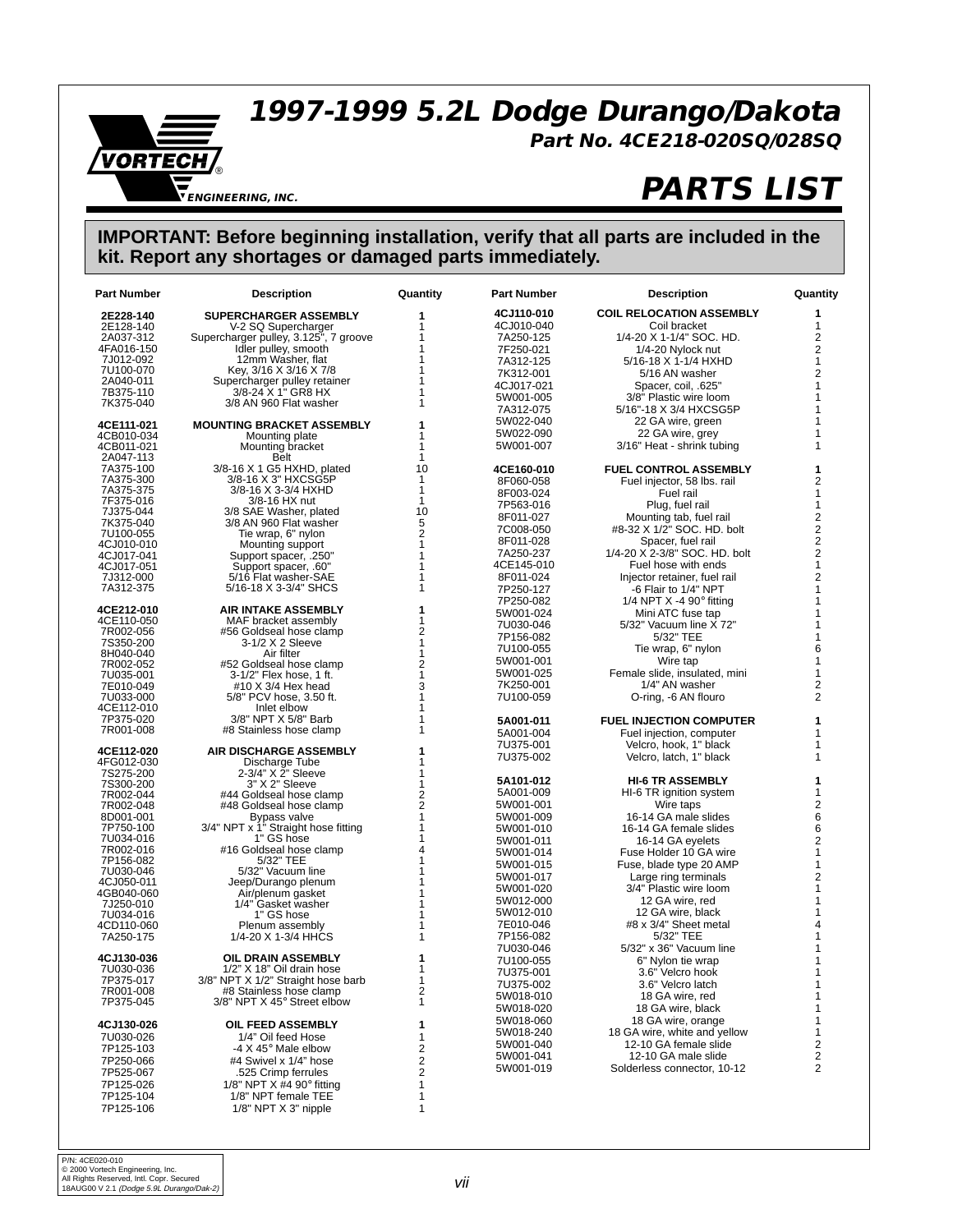

# **1996 5.2L Dodge Dakota, 1996-1999 5.2 Dodge Ram** ® **Part No. 4CD218-040SQ/048SQ ENGINEERING, INC. PARTS LIST**

| <b>Part Number</b>       | <b>Description</b>                                                | Quantity       | <b>Part Number</b>     | <b>Description</b>                          | Quantity                |
|--------------------------|-------------------------------------------------------------------|----------------|------------------------|---------------------------------------------|-------------------------|
| 2E228-140                | SUPERCHARGER ASSEMBLY                                             | 1              | 4CJ110-010             | <b>COIL RELOCATION ASSEMBLY</b>             | 1                       |
| 2E128-140                | V-2 SQ Supercharger                                               | 1              | 4CJ010-040             | Coil bracket                                | 1                       |
| 2A037-312                | Supercharger pulley, 3.125", 7 groove<br>Idler pulley, smooth     | 1              | 7A250-125              | 1/4-20 X 1-1/4" SOC. HD.                    | 2                       |
| 4FA016-150               |                                                                   | 1              | 7F250-021              | 1/4-20 Nylock nut                           | 2                       |
| 7J012-092<br>7U100-070   | 12mm Washer, flat<br>Key, 3/16 X 3/16 X 7/8                       | 1<br>1         | 7A312-125              | 5/16-18 X 1-1/4 HXHD                        | 1                       |
| 2A040-011                | Supercharger pulley retainer                                      | 1              | 7K312-001              | 5/16 AN washer                              | 2                       |
| 7B375-110                | 3/8-24 X 1" GR8 HX                                                | 1              | 4CJ017-021             | Spacer, coil. .625"                         | $\mathbf{1}$            |
| 7K375-040                | 3/8 AN 960 Flat washer                                            | 1              | 5W001-005              | 3/8" Plastic wire loom                      | 1<br>$\mathbf{1}$       |
|                          |                                                                   |                | 7A312-075<br>5W022-040 | 5/16"-18 X 3/4 HXCSG5P<br>22 GA wire, green | 1                       |
| 4CE111-021               | <b>MOUNTING BRACKET ASSEMBLY</b>                                  | 1              | 5W022-090              | 22 GA wire, grey                            | 1                       |
| 4CB010-034<br>4CB011-021 | Mounting plate<br>Mounting bracket                                | 1<br>1         | 5W001-007              | 3/16" Heat - shrink tubing                  | 1                       |
| 2A047-113                | Belt                                                              | 1              |                        |                                             |                         |
| 7A375-100                | 3/8-16 X 1 G5 HXHD, plated                                        | 10             | 4CD160-010             | <b>FUEL CONTROL ASSEMBLY</b>                | 1                       |
| 7A375-300                | 3/8-16 X 3" HXCSG5P                                               | 1              | 8F060-058              | Fuel injector, 58 lbs. rail                 | 2                       |
| 7A375-375                | 3/8-16 X 3-3/4 HXHD                                               | 1              | 8F003-024              | Fuel rail                                   | $\mathbf{1}$            |
| 7F375-016<br>7J375-044   | 3/8-16 HX nut<br>3/8 SAE Washer, plated                           | 1<br>10        | 8F011-027              | Mounting tab, fuel rail                     | 2                       |
| 7K375-040                | 3/8 AN 960 Flat washer                                            | 5              | 7C008-050              | #8-32 X 1/2" SOC. HD. bolt                  | $\frac{2}{2}$           |
| 7U100-055                | Tie wrap, 6" nylon                                                | $\overline{2}$ | 8F011-028              | Spacer, fuel rail                           |                         |
| 4CJ010-010               | Mounting support                                                  | 1              | 7A250-237              | 1/4-20 X 2-3/8" SOC. HD. bolt               | 2                       |
| 4CJ017-041               | Support spacer, .250"                                             | 1              | 7K250-001              | 1/4" AN washer                              | 2                       |
| 4CJ017-051               | Support spacer, .60"                                              | 1              | 8F011-024              | Injector retainer, fuel rail                | $\overline{2}$          |
| 7J312-000<br>7A312-375   | 5/16 Flat washer-SAE<br>5/16-18 X 3-3/4" SHCS                     | 1<br>1         | 5W001-024              | Mini ATC fuse tap                           | 1                       |
|                          |                                                                   |                | 7U030-046              | 5/32" Vacuum line X 72"                     | 1<br>1                  |
| 4CD212-010               | <b>AIR INTAKE ASSEMBLY</b>                                        | 1              | 7P156-082<br>7U100-055 | 5/32" TEE                                   | 6                       |
| 7R002-056                | #56 Goldseal hose clamp                                           | 2              | 5W001-001              | Tie wrap, 6" nylon<br>Wire tap              | 1                       |
| 7S350-200                | 3-1/2 X 2 Sleeve                                                  | 1              | 5W001-025              | Female slide, insulated, mini               | 1                       |
| 8H040-040                | Air filter                                                        | 1              | 7P563-015              | -6 Male to -6 male                          | $\overline{2}$          |
| 7U033-000                | 5/8" PCV hose, 3.50 ft.                                           | 1<br>1         | 7U100-059              | O-ring, -6 AN flouro                        | 2                       |
| 4CE112-010<br>7P375-020  | Inlet elbow<br>3/8" NPT X 5/8" Barb                               | 1              | 4CD145-010             | Fuel line, -6 STR.                          | $\mathbf{1}$            |
| 7R001-008                | #8 Stainless hose clamp                                           | 1              | 4CD145-020             | Fuel line, $-6.90^\circ$                    | 1                       |
|                          |                                                                   |                | 7P375-073              | Fitting, fuel rail                          | $\mathbf{1}$            |
| 4CE112-020               | <b>AIR DISCHARGE ASSEMBLY</b>                                     | 1              | 7P250-375              | 1/4 NPT to -6JIC 90°                        | 1                       |
| 4FG012-030               | Discharge Tube                                                    | 1              |                        |                                             |                         |
| 7S275-200<br>7S300-200   | 2-3/4" X 2" Sleeve<br>3" X 2" Sleeve                              | 1<br>1         | 5A001-011              | <b>FUEL INJECTION COMPUTER</b>              | 1                       |
| 7R002-044                | #44 Goldseal hose clamp                                           | 2              | 5A001-004              | Fuel injection, computer                    | 1                       |
| 7R002-048                | #48 Goldseal hose clamp                                           | $\overline{2}$ | 7U375-001              | Velcro, hook, 1" black                      | 1                       |
| 8D001-001                | Bypass valve<br>3/4" NPT x 1" Straight hose fitting<br>1" GS hose | 1              | 7U375-002              | Velcro, latch, 1" black                     | 1                       |
| 7P750-100                |                                                                   | 1              |                        |                                             | 1                       |
| 7U034-016                |                                                                   | 1              | 5A101-012<br>5A001-009 | <b>HI-6 TR ASSEMBLY</b>                     | $\mathbf{1}$            |
| 7R002-016<br>7P156-082   | #16 Goldseal hose clamp<br>5/32" TEE                              | 4<br>1         | 5W001-001              | HI-6 TR ignition system<br>Wire taps        | $\overline{2}$          |
| 7U030-046                | 5/32" Vacuum line                                                 | 1              | 5W001-009              | 16-14 GA male slides                        | 6                       |
| 4CJ050-011               | Jeep/Durango plenum                                               | 1              | 5W001-010              | 16-14 GA female slides                      | 6                       |
| 4GB040-060               | Air/plenum gasket                                                 | 1              | 5W001-011              | 16-14 GA eyelets                            | 2                       |
| 7J250-010                | 1/4" Gasket washer                                                | 1              | 5W001-014              | Fuse Holder 10 GA wire                      | 1                       |
| 7U034-016                | 1" GS hose                                                        | 1<br>1         | 5W001-015              | Fuse, blade type 20 AMP                     | 1                       |
| 4CD110-060<br>7A250-175  | Plenum assembly<br>1/4-20 X 1-3/4 HHCS                            | 1              | 5W001-017              | Large ring terminals                        | 2                       |
|                          |                                                                   |                | 5W001-020              | 3/4" Plastic wire loom                      | 1                       |
| 4CJ130-036               | OIL DRAIN ASSEMBLY                                                | 1              | 5W012-000              | 12 GA wire, red                             | 1                       |
| 7U030-036                | 1/2" X 18" Oil drain hose                                         | 1              | 5W012-010              | 12 GA wire, black                           | 1                       |
| 7P375-017                | 3/8" NPT X 1/2" Straight hose barb                                | 1              | 7E010-046              | #8 x 3/4" Sheet metal                       | 4                       |
| 7R001-008                | #8 Stainless hose clamp                                           | 2              | 7P156-082              | 5/32" TEE                                   | 1                       |
| 7P375-045                | 3/8" NPT X 45° Street elbow                                       | 1              | 7U030-046              | 5/32" x 36" Vacuum line                     | 1                       |
| 4CJ130-026               | OIL FEED ASSEMBLY                                                 | 1              | 7U100-055              | 6" Nylon tie wrap                           | 1                       |
| 7U030-026                | 1/4" Oil feed Hose                                                | 1              | 7U375-001              | 3.6" Velcro hook                            | 1                       |
| 7P125-103                | -4 $X$ 45 $^{\circ}$ Male elbow                                   | $\overline{2}$ | 7U375-002              | 3.6" Velcro latch                           | 1                       |
| 7P250-066                | #4 Swivel x 1/4" hose                                             | 2              | 5W018-010<br>5W018-020 | 18 GA wire, red<br>18 GA wire, black        | 1<br>$\mathbf{1}$       |
| 7P525-067                | .525 Crimp ferrules                                               | $\overline{2}$ | 5W018-060              | 18 GA wire, orange                          | 1                       |
| 7P125-026                | 1/8" NPT X #4 90° fitting                                         | 1              | 5W018-240              | 18 GA wire, white and yellow                | 1                       |
| 7P125-104                | 1/8" NPT female TEE                                               | 1              | 5W001-040              | 12-10 GA female slide                       | $\overline{\mathbf{c}}$ |
| 7P125-106                | 1/8" NPT X 3" nipple                                              | 1              | 5W001-041              | 12-10 GA male slide                         | 2                       |
|                          |                                                                   |                | 5W001-019              | Solderless connector, 10-12                 | $\overline{2}$          |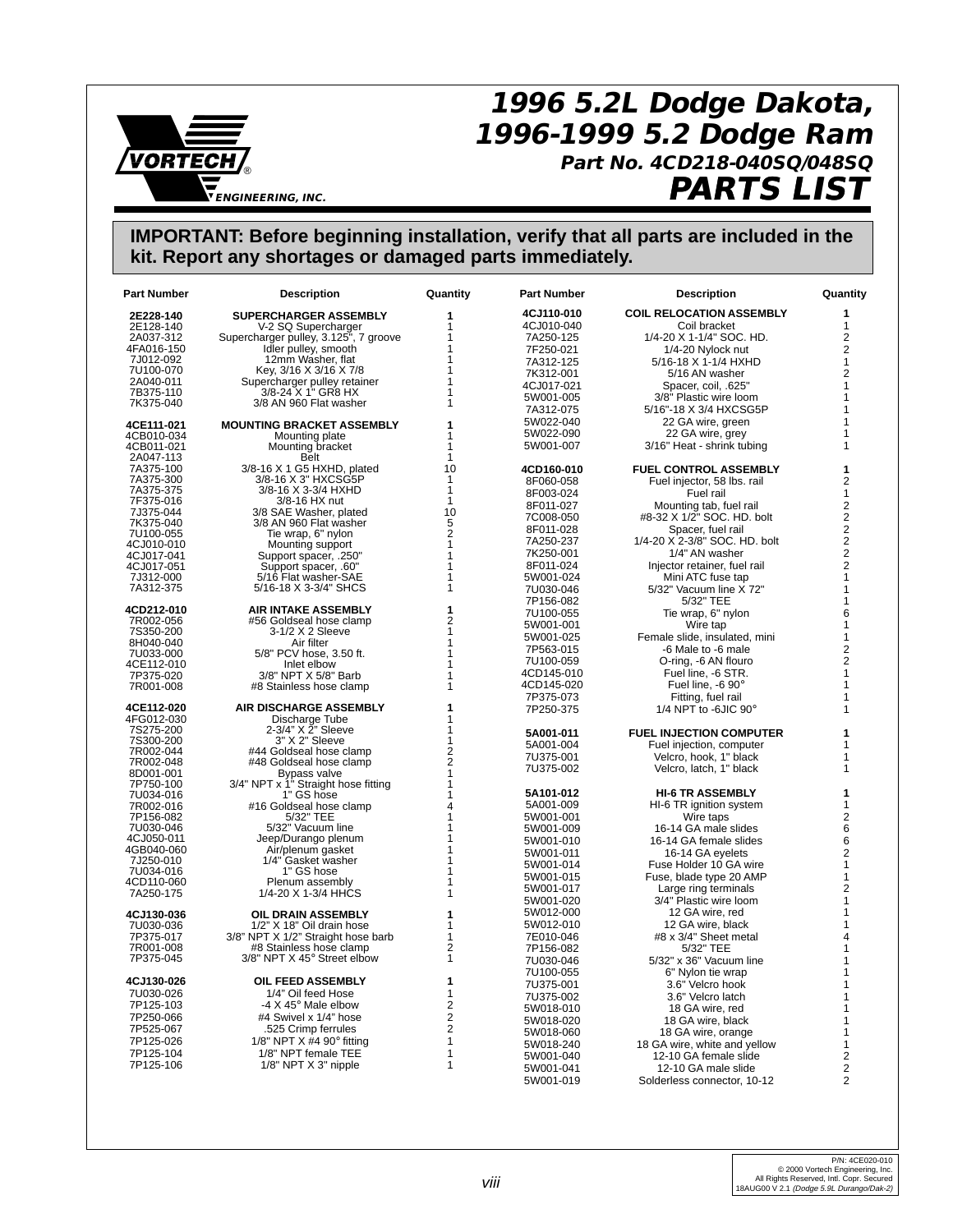

# **1996 5.9L Dodge Dakota, 1996-1999 5.9L Dodge Ram Part No. 4CD218-050SQ/058SQ**

# **PARTS LIST**

| <b>Part Number</b>       | <b>Description</b>                                            | Quantity                                  | <b>Part Number</b>     | <b>Description</b>                               | Quantity       |
|--------------------------|---------------------------------------------------------------|-------------------------------------------|------------------------|--------------------------------------------------|----------------|
| 2E228-140                | SUPERCHARGER ASSEMBLY                                         | 1                                         | 4CJ110-010             | <b>COIL RELOCATION ASSEMBLY</b>                  | 1              |
| 2E128-140                | V-2 SQ Supercharger                                           | 1                                         | 4CJ010-040             | Coil Bracket                                     | $\mathbf{1}$   |
| 2A037-312                | 3.125" Supercharger Drive Pulley                              | $\mathbf{1}$                              | 7A250-125              | 1/4-20 x 1-1/4" SOC. HD.                         | $\overline{2}$ |
| 4FA016-150               | Smooth Pulley Tensioner                                       | $\mathbf{1}$                              | 7F250-021              | 1/4-20 Nylock Nut                                | 2              |
| 7J012-092<br>7U100-070   | 12 mm Flat Washer<br>Key, 3/16 x 3/16 x 7/8                   | 1<br>1                                    | 5W022-040              | 22 GA Wire, Green                                | 1              |
| 2A040-011                | <b>Pulley Retainer</b>                                        | 1                                         | 5W022-090              | 22 GA Wire, Grey                                 | 1              |
| 7B375-110                | 3/8-24 x 1" GR8 HX                                            | 1                                         | 5W001-007              | 3/16" Heat - Shrink Tubing                       | $\mathbf{1}$   |
| 7K375-040                | 3/8 AN960 Flat Washer                                         | 1                                         | 7A312-125              | 5/16-18 x 1-1/4 HXHD                             | 1              |
|                          |                                                               |                                           | 7K312-001              | 5/16 AN Washer                                   | $\overline{2}$ |
| 4CE111-021               | <b>MOUNTING BRACKET ASSEMBLY</b>                              | 1                                         | 4CJ017-021             | Spacer, Coil .625"                               | 1              |
| 4CB010-034<br>4CB011-021 | Mounting Plate<br><b>Mounting Bracket</b>                     | 1<br>1                                    | 5W001-005              | 3/8" Plastic Wire Loom<br>5/16"-18 x 3/4 HXCSG5P | 1              |
| 2A047-113                | Belt, K071130 - Gates                                         | 1                                         | 7A312-075              |                                                  | 1              |
| 7A375-100                | 3/8-16 x 1" Bolts                                             | 10                                        | 4CE160-010             | <b>FUEL CONTROL ASSEMBLY</b>                     | 1              |
| 7A375-300                | 3/8-16 x 3" Cap Screw                                         | 1                                         | 8F060-058              | Fuel Injector, 58 lbs. Rail                      | 2              |
| 7A375-375                | 3/8-16 x 3-3/4" HH Bolt                                       | 1                                         | 8F003-024              | <b>Fuel Rail</b>                                 | $\mathbf{1}$   |
| 7F375-016                | 3/8-16 Hex Nut                                                | 1                                         | 7P563-016              | Plug, Fuel Rail                                  | 1              |
| 7J375-044<br>7K375-040   | 3/8" SAE Washers<br>3/8" AN960 Flat Washers                   | 10                                        | 8F011-027              | Mounting Tab, Fuel Rail                          | $\overline{2}$ |
| 7U100-055                | 6" Nylon Tie Wraps                                            | 5<br>2                                    | 7C008-050              | #8-32 x 1/2" SOC. HD. Bolt                       | 2              |
| 4CJ010-010               | Support, Mounting Plate                                       | $\mathbf{1}$                              | 8F011-028              | Spacer, Fuel Rail                                | 2              |
| 4CJ017-041               | Spacer, Support .250"                                         | 1                                         | 7A250-237              | 1/4-20 x 2-3/8" SOC. HD. Bolt                    | 2              |
| 4CJ017-051               | Spacer, Support .60"                                          | 1                                         | 4CE145-010             | Fuel Hose with ends                              | $\mathbf{1}$   |
| 7J312-000                | 5/16 Flat Washer                                              | 1                                         | 8F011-024              | Injector Retainer, Fuel Rail                     | $\overline{2}$ |
| 7A312-375                | 5/16-18 x 3-3/4" SHCS                                         | 1                                         | 7P250-127              | -6 Flair to 1/4" NPT                             | 1              |
| 4CD212-010               | <b>AIR INTAKE ASSEMBLY</b>                                    | 1                                         | 7P250-082              | 1/4 NPT $x - 490^\circ$ Fitting                  | 1              |
| 7R002-056                | #56 Goldseal Hose Clamp                                       | 1                                         | 5W001-024              | Mini ATC Fuse Tap                                | 1              |
| 7S350-200                | 3-1/2" x 2 Sleeve                                             | 1                                         | 7U030-046              | 5/32" Vacuum Line x 72"                          | 1              |
| 8H040-040                | Air Filter                                                    | 1                                         | 7P156-082              | 5/32" TEE                                        | 1              |
| 7U033-000                | 5/8" PCV Hose                                                 | 1                                         | 7U100-055              | Tie Wrap, 6" Nylon                               | 6              |
| 4CE112-010               | Durango Inlet Elbow                                           | 1                                         | 5W001-001              | Wire Tap                                         | $\mathbf{1}$   |
| 7P375-020<br>7R001-008   | 3/8" NPT x 5/8" Straight Hose Barb<br>#8 Stainless Hose Clamp | 1<br>1                                    | 5W001-025              | Female Slide, Insulated, Mini                    | $\mathbf{1}$   |
|                          |                                                               |                                           | 7K250-001              | 1/4" AN washer                                   | 2<br>2         |
| 4CE112-020               | AIR DISCHARGE ASSEMBLY                                        | 1                                         | 7U100-059              | O-ring, -6 AN flouro                             |                |
| 4FG012-030               | Discharge Tube                                                | 1                                         | 5A001-007              | <b>FUEL INJECTION COMPUTER</b>                   | 1              |
| 7S275-200                | 2-3/4" x 2" Sleeve                                            | 1                                         | 5A001-004              | Fuel Injection, Computer                         | 1              |
| 7S300-200                | 3" X 2" Sleeve                                                | 1                                         | 7U375-001              | Velcro, Hook, 1" Black                           | 1              |
| 7R002-044                | #44 Hose Clamps<br>#48 Hose Clamps                            | $\overline{\mathbf{c}}$<br>$\overline{c}$ | 7U375-002              | Velcro, Latch, 1" Black                          | 1              |
| 7R002-048<br>8D001-001   | Bypass Valve                                                  | 1                                         |                        |                                                  |                |
| 7P750-100                |                                                               | 1                                         | 5A101-012              | <b>HI-6 TR ASSEMBLY</b>                          | 1              |
| 7U034-016                | 3/4" NPT x 1" Straight Hose Fitting<br>1" x 7" Heater Hose    | 1                                         | 5A001-009              | HI-6 TR Ignition System                          | 1              |
| 7R002-016                | #16 Hose Clamps                                               | 4                                         | 5W001-001              | Wire Taps                                        | 2              |
| 7P156-082                | 5/32" TEE<br>5/32" x 24" Vacuum Line                          | 1                                         | 5W001-009              | 16-14 GA Male Slides                             | 6              |
| 7U030-046<br>4CJ050-011  | Jeep/Durango Plenum                                           | 1<br>1                                    | 5W001-010              | 16-14 GA Female Slides                           | 6              |
| 4GB040-060               | Air/Plenum Gasket                                             | 1                                         | 5W001-011              | 16-14 GA Eyelets                                 | $\overline{2}$ |
| 7J250-010                | 1/4" Gasket Washer                                            | 1                                         | 5W001-014              | Fuse Holder 10 GA Wire                           | $\mathbf{1}$   |
| 7U034-016                | 1" GS Hose                                                    | 1                                         | 5W001-015              | Fuse, Blade Type 20 AMP                          | 1              |
| 4CD110-060               | <b>Plenum Assembly</b>                                        | 1                                         | 5W001-017              | Large Ring Terminals                             | 2              |
| 7A250-175                | 1/4-20 x 1-3/4 HHCS                                           | 1                                         | 5W001-020              | 3/4" Plastic Wire Loom                           | 1<br>1         |
|                          |                                                               | 1                                         | 5W012-000              | 12 GA Wire, Red                                  | 1              |
| 4CJ130-036<br>7U030-036  | OIL DRAIN ASSEMBLY<br>1/2" x 18" Oil Drain Hose               | 1                                         | 5W012-010<br>7E010-046 | 12 GA Wire, Black<br>#8 x 3/4" Sheet Metal       | 4              |
| 7P375-017                | 3/8" NPT x 1/2" Straight Hose Barb                            | 1                                         | 7P156-082              | 5/32" TEE                                        | 1              |
| 7R001-008                | #8 Stainless Hose Clamps                                      | 2                                         | 7U030-046              | 5/32" x 36" Vacuum Line                          | 1              |
| 7P375-045                | 3/8" NPT x 45° Street Elbow                                   | 1                                         | 7U100-055              | 6" Nylon Tie Wrap                                | 1              |
|                          |                                                               |                                           | 7U375-001              | 3.6" Velcro Hook                                 | 1              |
| 4CJ130-026               | OIL FEED ASSEMBLY                                             | 1                                         | 7U375-002              | 3.6" Velcro Latch                                | 1              |
| 7U030-026                | 1/4" x 33" Oil Feed Hose                                      | 1                                         | 5W018-010              | 18 GA Wire, Red                                  | 1              |
| 7P125-103                | 1/8" NPT -4 x 45° Male Elbows                                 | 2                                         | 5W018-020              | 18 GA Wire, Black                                | 1              |
| 7P250-066                | #4 Swivel x 1/4" Hose Barb Fittings                           | 2                                         | 5W018-060              | 18 GA Wire, Orange                               | 1              |
| 7P525-067                | .525 Crimp Ferrules                                           | 2                                         | 5W018-240              | 18 GA Wire, White and Yellow                     | 1              |
| 7P125-026<br>7P125-104   | 1/8" NPT x #4 90° Fitting<br>1/8" NPT Female TEE              | 1<br>1                                    | 5W001-040              | 12-10 GA Female Slide                            | $\overline{2}$ |
| 7P125-106                | $1/8"$ NPT $\times$ 3" Nipple                                 | 1                                         | 5W001-041              | 12-10 GA Male Slide                              | 2              |
|                          |                                                               |                                           | 5W001-019              | Solderless Connector 10-12                       | $\overline{2}$ |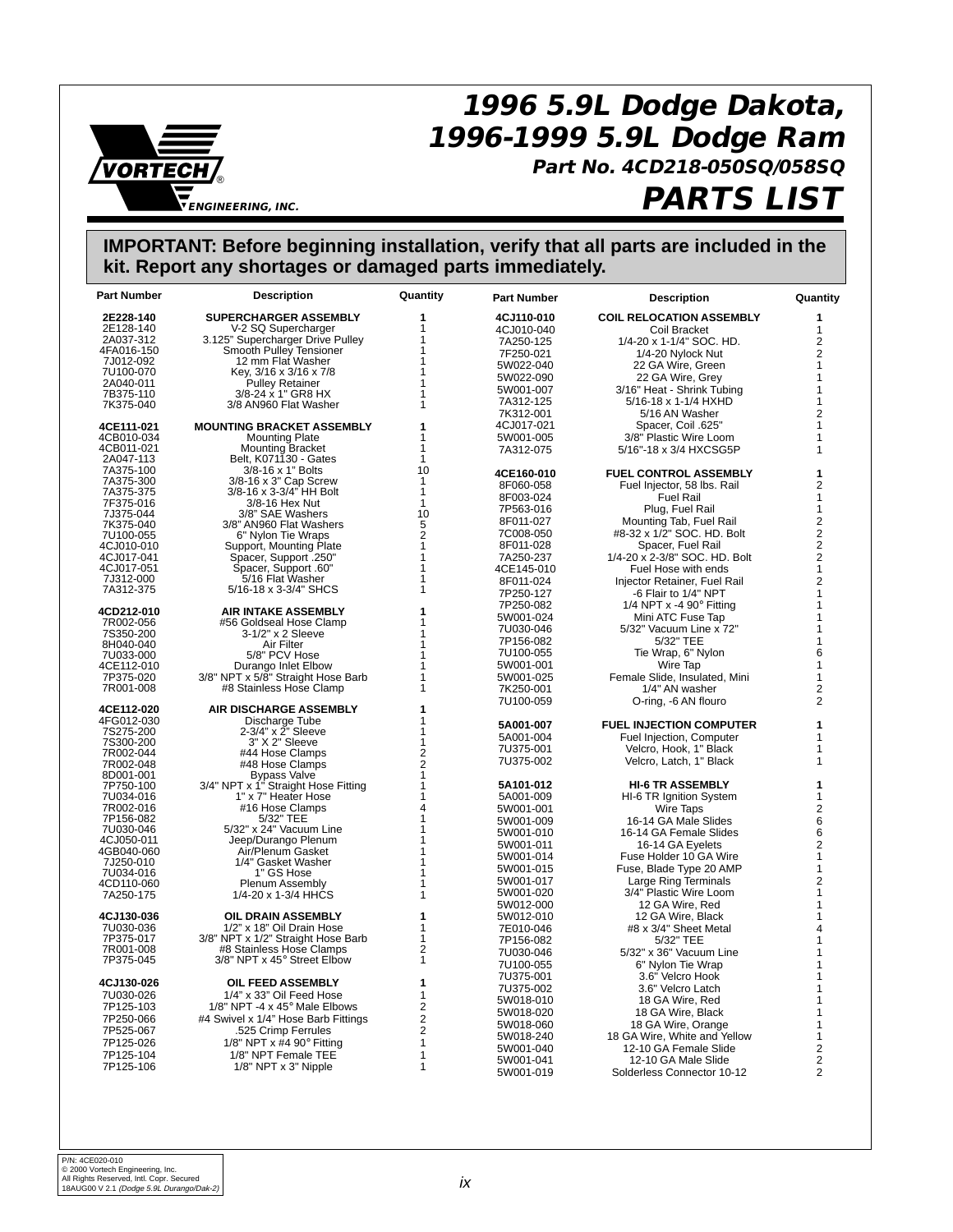### **1. PREPARATION/REMOVAL**

- **A.** Disconnect the negative side of the battery.
- **B.** Remove the accessory drive belt.
- **C.** Remove the belt tensioner assembly, separate it from the mounting bracket and set aside. Remove tensioner mounting bracket.
- **D.** Disconnect and remove the crankcase breather hose.
- **E.** Remove the entire air filter/inlet assembly.
- **F.** Remove the ignition coil and bracket. Set aside.
- **G.** Remove the front plastic splash shield, if equipped.

## **2. OIL DRAIN**

- **A.** To provide an oil drain for the supercharger, it is necessary to make a hole in the oil pan. The best way to provide this hole is to punch the hole rather than drill.
- **B.** Remove the front passenger's side wheel from the vehicle.
- **C.** Rotate the engine until the mark on the damper is aligned with the (TDC) top dead center tag on the front of the engine. To aid you in this, remove the distributor cap and watch the ignition rotor. It should end up between #5 and #7 electrodes (see Figure 2-a).
- **D.** Locate and mark hole per diagram. Remove paint around the hole area. Layout the hole center (see Figure 2-b).
- **E.** Use a small center punch to perforate the pan and expand the hole. Switch to a larger diameter punch and expand the hole further to approximately 9/16" diameter. Most punches are made from hexagon material and may be placed in a socket with an extension to make this procedure easier.



**F.** Tap the hole with a 3/8" NPT tap approximately 1/4" deep. Pack the flutes of the tap with heavy grease to hold chips. Use a small magnet to check for any stray chips.

**NOTE: This method of rolling over the lip of the hole and tapping it works very well if carefully done and should cause no problems.**



**ROTATE ENGINE TO DISPLAYED POSITION**

Figure: 2-a

M M

**TDC**

**IGN. ROTOR**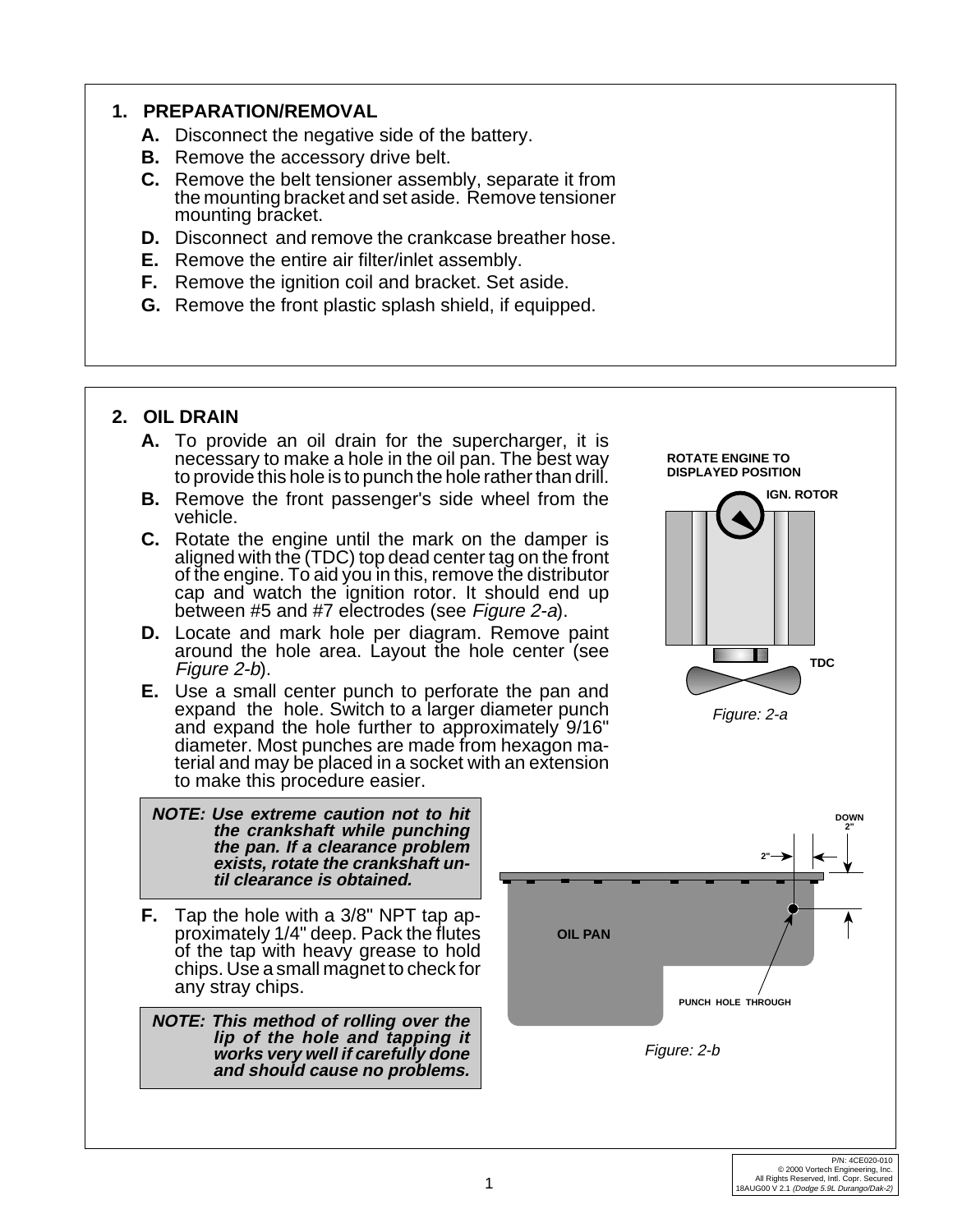#### **2. OIL DRAIN, cont'd.**

- **G.** Thoroughly clean the threaded area. Apply a small amount of silicone sealer to the new threads. Apply more sealer to the male threads of the 3/8"  $NPT x 45^\circ$  street elbow and secure in the hole. Position the fitting so that it points up toward the top/front of the vehicle at approximately a  $45^{\circ}$ top/front of the vehicle at approximately a 45°<br>angle (see *Figure 2-c*). Make sure a seal is formed all around the fitting. Thread the 3/8" NPT x 1/2" barb fitting into the 45° street elbow using a small amount of pipe sealer.
- **H.** Drain engine oil and change filter.
- **I.** The drain hose will be attached to the fitting in later steps. If your installation is going to be over several days we suggest that you cover the fitting to protect it from dirt.
- **J.** Reinstall front wheel and torque lugnuts to proper specifcations.



Figure: 2-c

## **3. AIR FILTER INSTALLATION (1997-99 Dakota/Durango only)**

- **A.** Attached the new air filter to the supplied filter as shown and secure with a hose clamp.
- **B.** Place the filter assembly into the right side fenderwell and mark hole locations to be drilled for mounting. Make sure that the filter mount assembly is sitting on a flat area of the inner fender before marking hole locations. (See Figure 3-a.)
- **C.** Punch and drill the three hole locations.
- **D.** Mount the filter assembly to the inner fender using the supplied sheet metal screws (see Figure 3-b).



Figure: 3-a



Figure: 3-b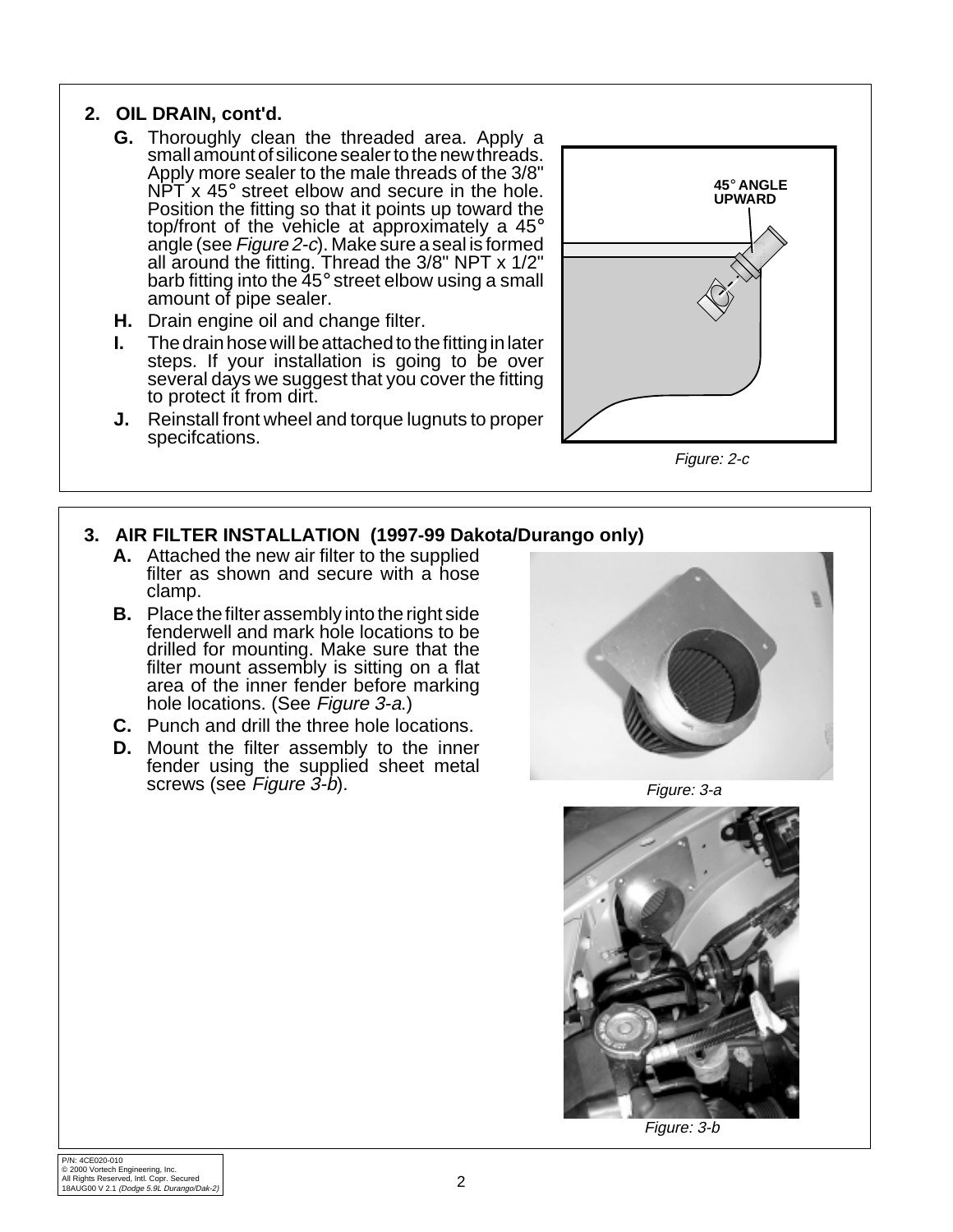## **4. MAIN MOUNTING BRACKET AND PLATE**

- **A.** It is necessary to provide clearance between the dipstick and accessory drive belt. Remove the bolt holding the dipstick tube. Hold the tube approximately two inches from the top and gently bend rearward and inward about one inch. Resecure with the existing fastener after the bracket installation.
- **B.** Mount the cast aluminum main mounting bracket onto the front of the engine right cylinder head using the fasteners provided, as shown in the graphic on the next page.

**NOTE: Before mounting the main bracket, the vehicle wiring harness may need to be shifted so that it rests in between the timing chain cover and the super**mounting **bracket for exhaust clearance.**

- **C.** Please note that the 3-3/4" bolt also holds the supercharger mounting plate. This fastener must be threaded into its hole loosely as a pilot while securing the cast bracket with the other two, then removed for installation of the supercharger mounting plate.
- **D.** Slide the 3/8" x 3-3/4" bolt into the proper hole in the supercharger mounting plate. Attach the stock belt tensioner to the front of the supercharger mounting plate. See graphic on the next page. Make sure the indexing tab is engaged in the slot. The factory stud on the on the tensioner may need to be shortened for proper bracket clearance. Test fit the plate assembly to the bracket before tightening any bolts.



**WIRING HARNESS** Figure: 4-a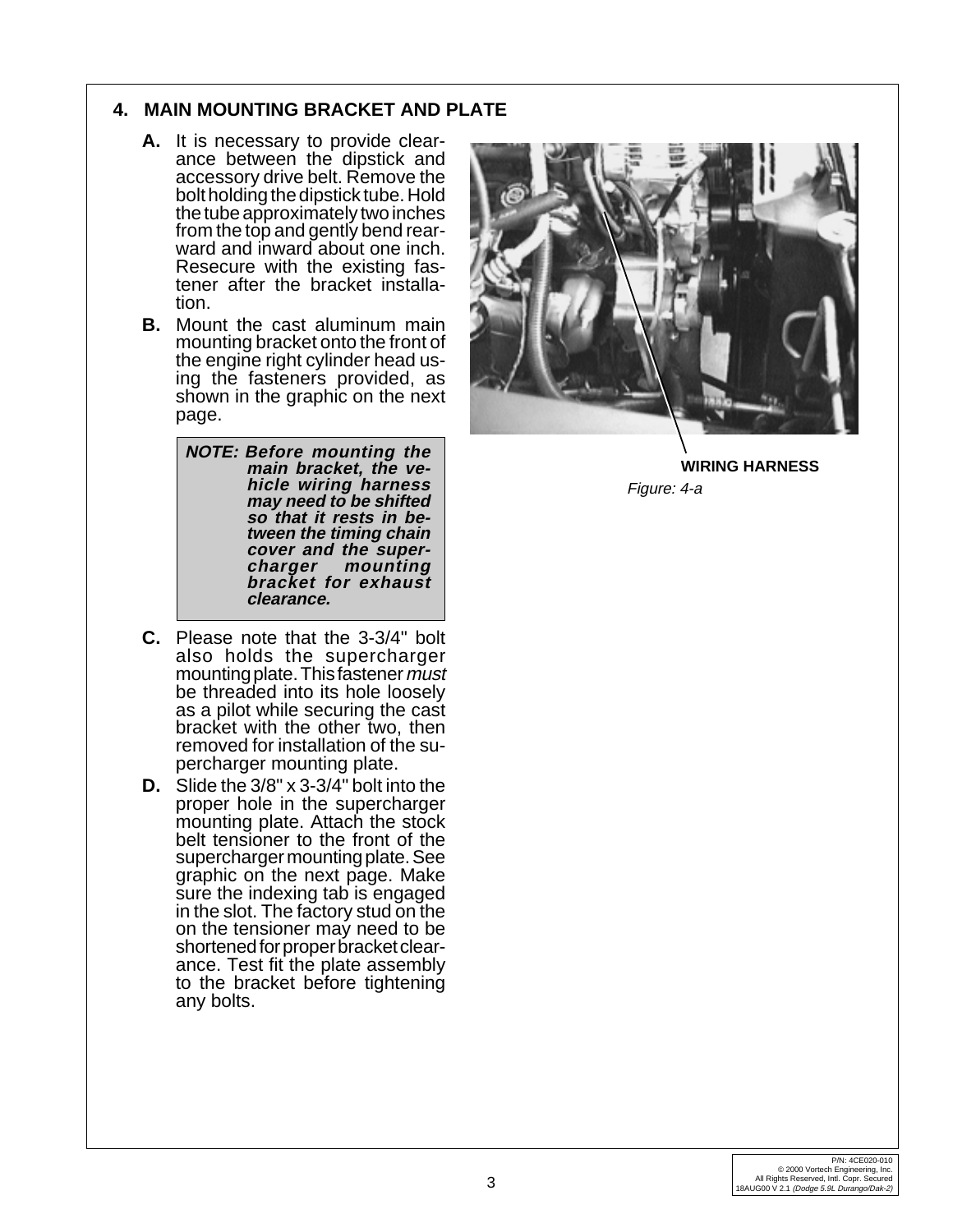## **4. MAIN MOUNTING BRACKET AND PLATE, cont'd.**

#### **1997-99 Dakota/Durango**

**NOTE: Slight bending of the factory 3/8" aluminum air conditioning line (running to the firewall) is required before mounting plate can be installed (see photo below).**

- **E.** Secure the plate and tensioner as an assembly to the cast bracket. (See Figure 4-c.)
- **F.** Remove the right side exhaust manifold heat shield. Remove the second bolt (from the front) mounting the manifold to the head. Attach the supplied support strut between the supercharger mounting plate and the second exhaust manifold stud. Secure with the supplied stainless steel bolt (see Figure 4-b).
- **G.** Attach the loose ground connection(s) from the main harness (near the supercharger mounting bracket) to the existing alternator mounting bolt and secure. (See Figure 4-d.)



Figure: 4-b







Figure: 4-d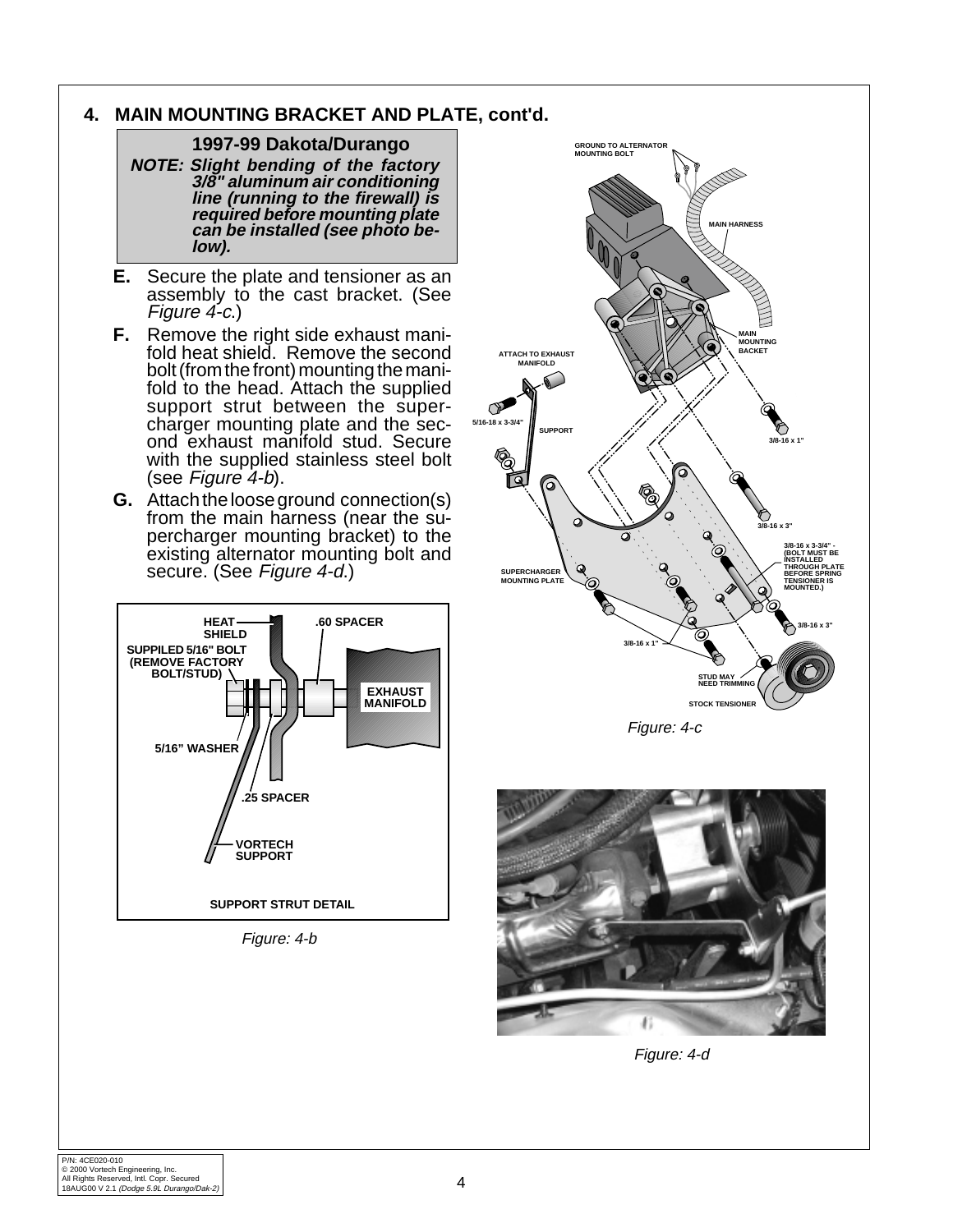

**E.** Place the 45° union fitting into the supercharger fitting. Connect the hose to the 45° fitting.

## **6. IGNITION COIL RELOCATION**

- **A.** Remove the ignition coil from its original mounting bracket.
- **B.** Locate the two 5/16" threaded bosses on the intake manifold between the throttle body and rear of the air conditioning unit.
- **C.** Attach the supplied coil bracket and 1/4-20 hardware to the ignition coil. Secure the coil assembly to the intake manifold using the supplied spacer, 5/16" bolts and washers. The distributor lead must point toward the rear of the vehicle.



Figure: 5-b

Figure: 6-a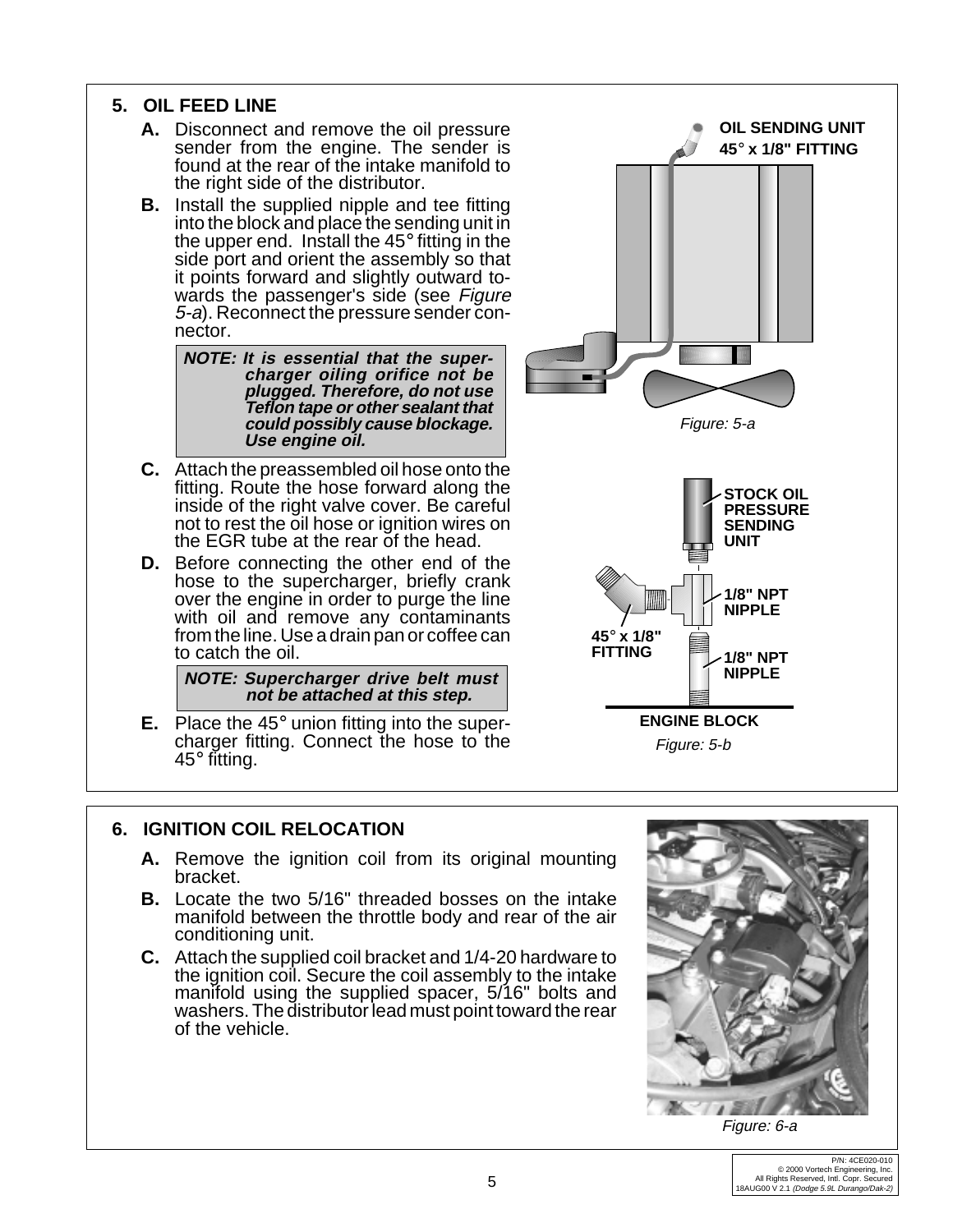## **7. SUPERCHARGER MOUNTING**

- **A.** Attach the oil drain hose to the drain fitting on the bottom of the supercharger and secure with the clamp provided. Make sure to position the clamp housing to the side so that it does not interfere with the mounting plate.
- **B.** Set the supercharger in place on the plate and secure with the five 3/8-16 x 1" bolts and washers.

**NOTE: The forward A/C line requires slight bending for supercharger pulley clearance.**

- **C.** Attach the plastic idler pulley (follow the arrow in *Figure 7-a*) to the inner most threaded boss on the supercharger. Use the supplied large washer as a spacer in between the pulley and the supercharger.
- **D.** Route the supercharger drain hose downward toward the drain fitting in the pan. Trim hose if necessary and secure to the fitting with the supplied #8 hose clamp.

**NOTE: Drain hose must be routed downhill with no kinks or sharp turns. Supercharger life will be affected by an improperly routed drain hose.**



Figure: 7-a - Idler Pulley

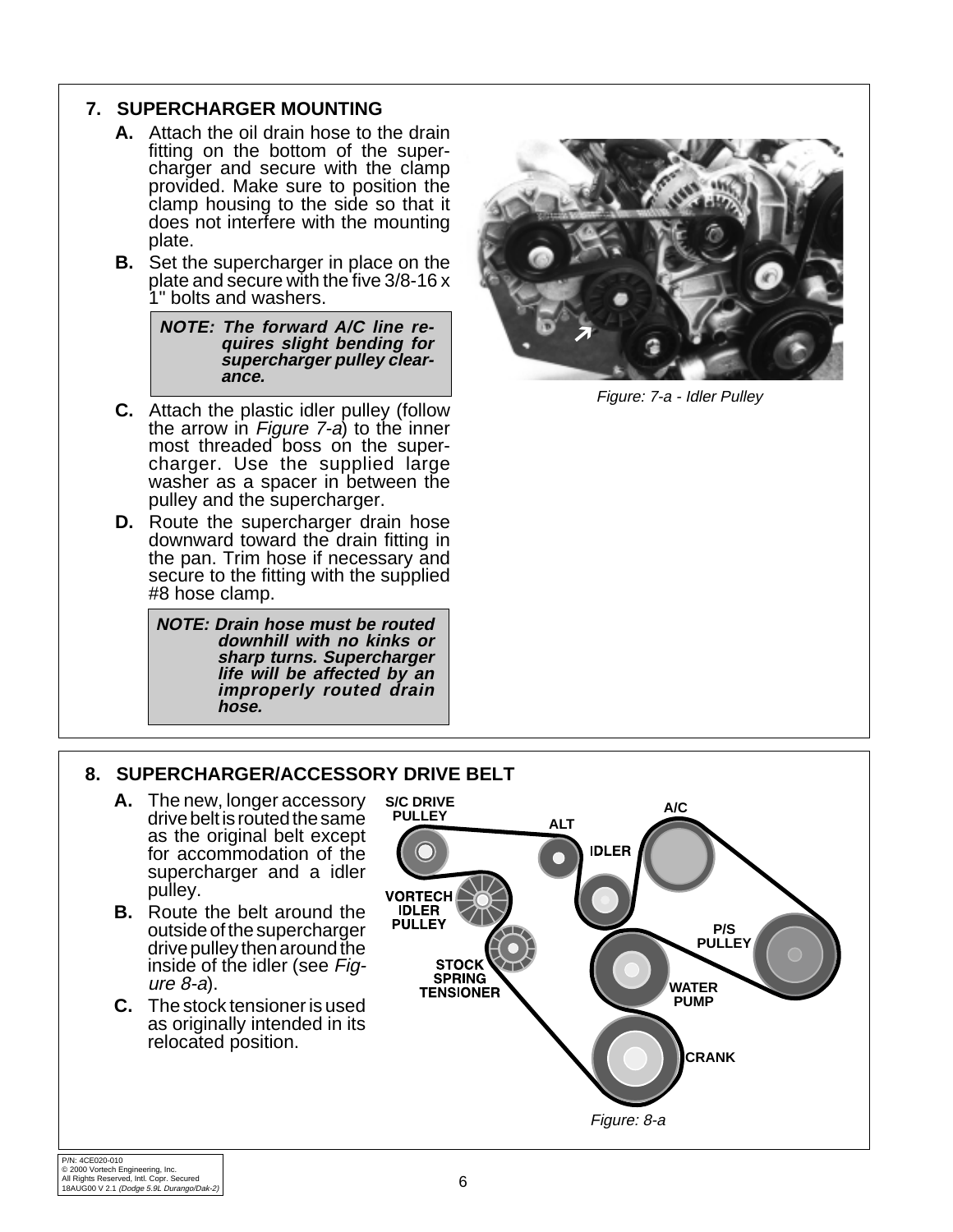## **9A. IGNITION/BOOST CONTROL INSTALLATION (1997-99 Dakota/Durango only)**

- **A.** Remove the four phillips head screws attaching the plastic tray (located beneath the tilt-up console cover) to the armrest/console located between the two front seats. Remove the six console mounting screws with an 8mm socket and lift the center console out of the vehicle (four screws are located underneath the two cup holder mats in the armrest/console). From the bottom side of the console, remove the six phillips head screws attaching the plastic front cover to the console.
- **B.** Position the main ignition module onto the metal tray, (offset unit to keep mounting screws from puncturing air duct). (See Figure 9A-a.) Mark and drill holes using a #25 drill bit. Secure ignition module with the provided #12 hardware to the metal tray.
- **C.** With the center console removed, mark and drill a 5/8" hole into the floor. (See Figure 9A-b.)

**NOTE: Ensure there is room for wires (that are to be routed into console) underneath vehicle and inside console.**

- **D.** Under the hood, cut both wires at the coil connector, leaving a few inches of wire on the connector to work with. Attach the 10' red 18 GA wire extension using the supplied connectors to the green wire coming from the factory harness to the coil. Attach the 10' white 18 GA wire extension to the black wire coming from the factory harness coil. Refer to the ignition wiring diagram.
- **E.** Attach the supplied 10' orange 18 GA wire extension to the green wire on the factory coil connector plug and the 10' black 18 GA wire extension to the black wire on the same plug.
- **F.** Attach a 12 GA eyelet terminal to one end of the supplied fuse holder and a solderless connector to the opposite end. Connect the 10' red 12 GA wire to the solderless connector. Install the wired 12 GA eyelet assembly onto the positive accessory terminal, located on the fuse box underhood.
- **G.** Attach the supplied 5/32" vacuum line to the capped port on the side of the intake manifold. Route the vacuum line from the right side of the engine along the firewall. Route all five wires and vacuum line down the driver's side of the vehicle along the frame (securing along the way with tie wraps) to the previously drilled hole in the floor. **AVOID EXHAUST PIPES AND SHARP OB-JECTS!** Pull wires and vacuum line into passenger compartment. (See Figure 9A-b.)



Figure: 9A-a



Figure: 9A-b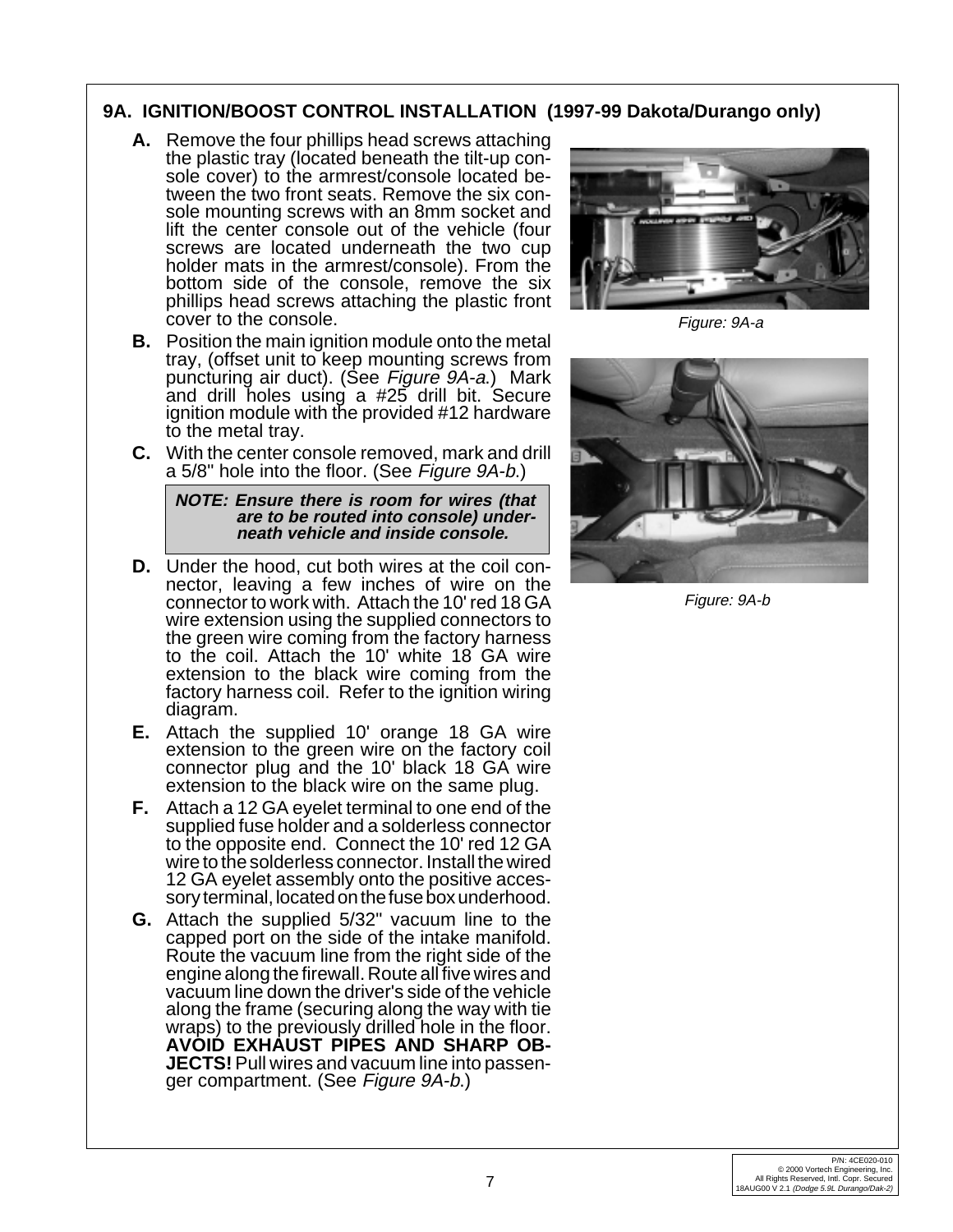#### **9A. IGNITION/BOOST CONTROL INSTALLATION, cont'd. (1997-99 Dakota/ Durango only)**

- **H.** Refering to Figure 9A-c, drill a #25 hole through the floor. Remove all paint from around the hole, ensuring a good electrical connection. Attach a 12 GA eyelet terminal to the supplied 2' black 12 GA wire. Secure this wire to the previously drilled hole on the vehicle's floor using #12 hardware.
- **I.** Using the supplied hook and loop fastener, attach the manifold air pressure sensor to the underside of the center console's front cover. (See Figure 9A-d.) Install the front cover back onto the center console.
- **J.** Following Figure 9A-d, drill a hole in the center tray where shown with a 3/8" drill and route the wires from the timing retard control through this hole. Secure to the inside of the tray using the provided #12 hardware.
- **K.** Using the included male and female electrical slide connectors, wire all connections according to the diagram on page 10. Install the center console and center tray back into the vehicle and secure with the previously removed hardware. (See Figure 9A-e.)



Figure: 9A-c Drill a Hole Through Floor.



Figure: 9A-d Drill Hole in Center Tray.



Figure: 9A-e Install Center Console and Tray.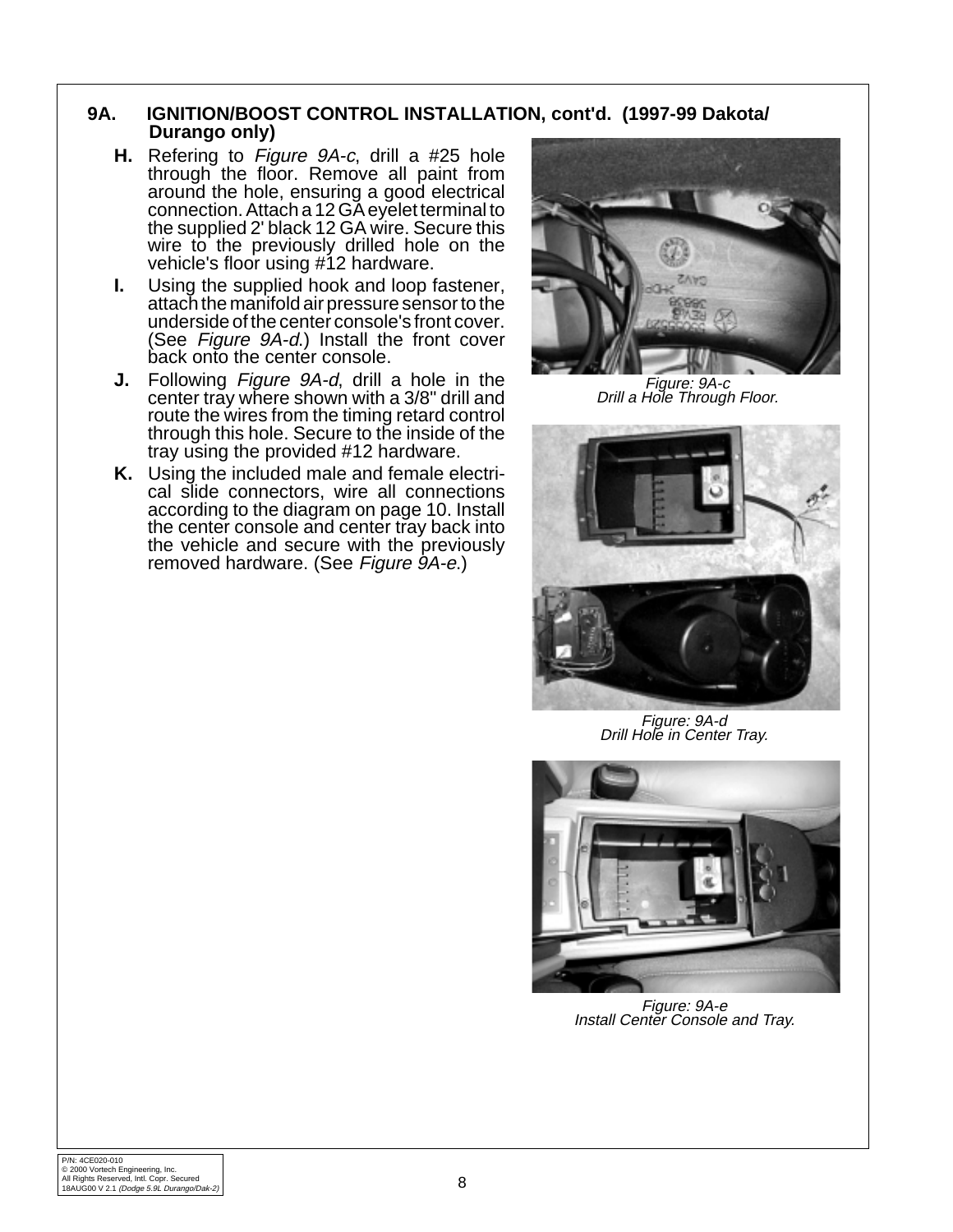## **9B. IGNITION/BOOST CONTROL INSTALLATION (1996 Dakota/1996-1999 Ram only)**

- **A.** Mount the ignition box in the engine compartment onto the flat area between the fuse box and driver's side firewall. Secure the ignition box with the four #8 sheet metal screws supplied (see *Figure 9B-a*). Mount the map sensor next to the ignition box.
- **B.** Route the heavy black cable to a clean ground. Route the heavy red cable to the (+) positive terminal located on the front side of the underhood fuse box.
- **C.** Locate the ignition coil plug-in connector (grey and green wires) on the vehicle wiring harness near the original spring tensioner location. Cut the connector from the harness leaving 2"-3" of the wire remaining on the connector.
- **D.** Mount the timing retard control knob in the driver's compartment underneath the dash. The knob control must be in an accessible position from the driver's seat (see Figure  $9B-b$ ).
- **E.** Attach one end of the supplied 5/32" vacuum line to the map sensor. Route the red and blue (or brown) wires through the firewall.
- **F.** Connect vacuum line and wiring harness (see Figure 9B-c.).



Figure: 9B-a Mounting Ignition Box.



Figure: 9B-b Timing Retard Control Knob.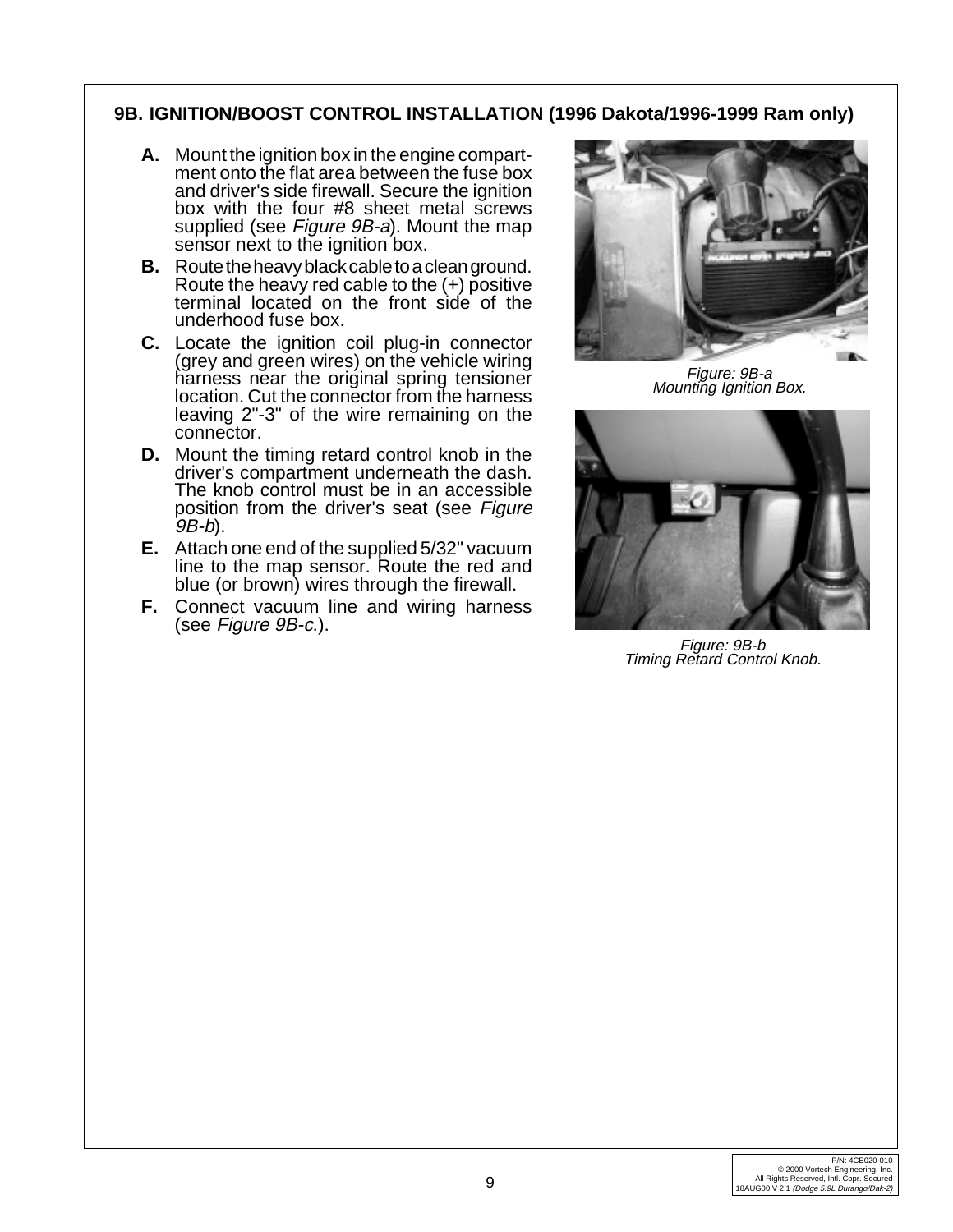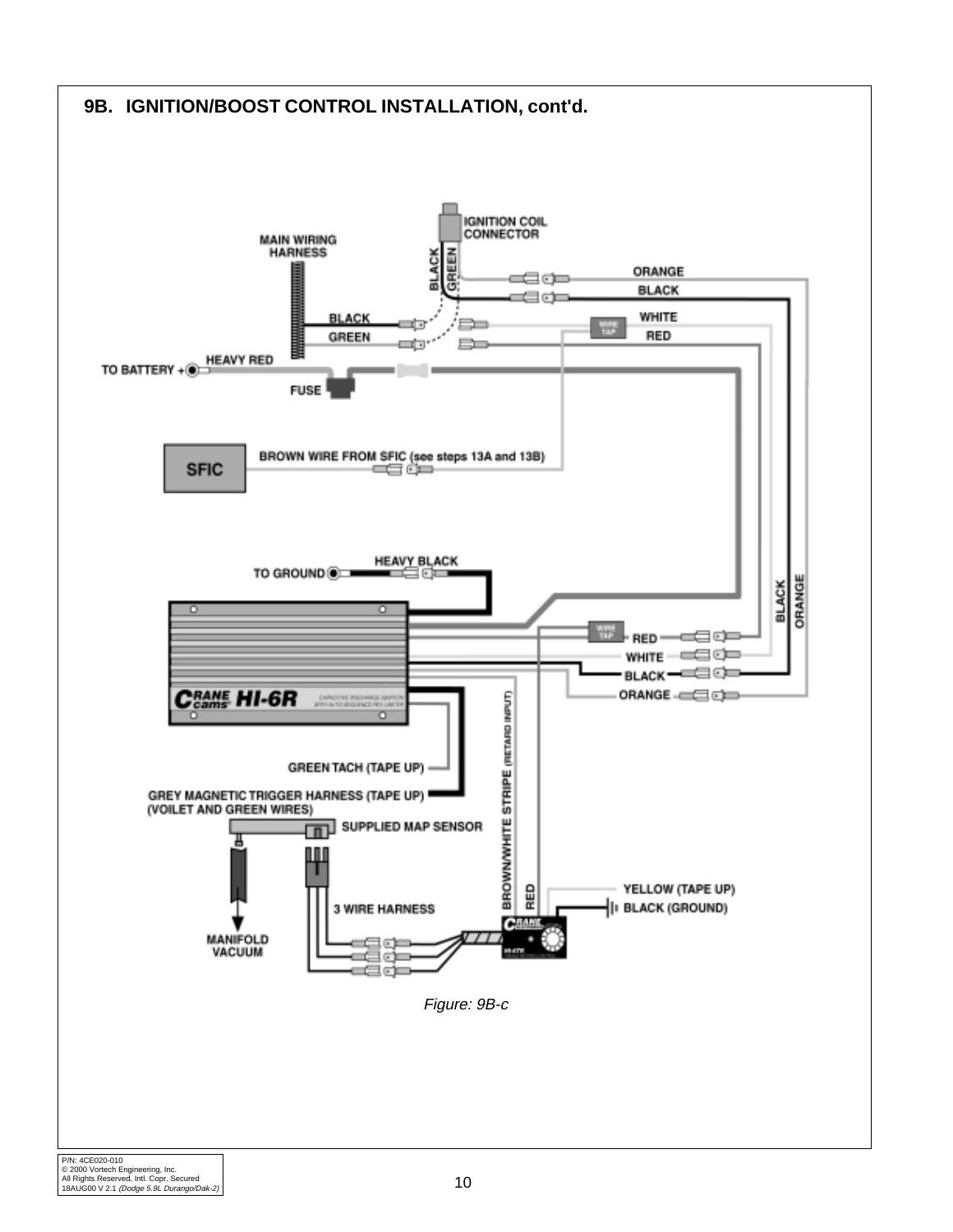

# **11A. SUPERCHARGER AIR INLET DUCT (1997-99 Dakota/Durango only)**

- **A.** Slide the supplied 3-1/2" silicone sleeve and two #56 clamps onto the supercharger inlet. Insert the short leg of the supplied aluminum air inlet duct into the silicone sleeve.
- **B.** Attach the supplied 5/8" hose to the barb on the air inlet duct and route over to the left side valve cover breather location. Attach the 5/8" hose to the breather fitting and secure with the supplied #8 clamp (trim hose length if necessary). (See Figure 11A-a.)
- **C.** Connect the aluminum air inlet duct to the previously mounted air filter flange on the inner fenderwell using the supplied length of the 3-1/2" flex hose and #52 clamps. (See Figure 11A-b.)
- **D.** Align inlet assembly and tighten all clamps.



Figure: 11A-a



Figure: 11A-b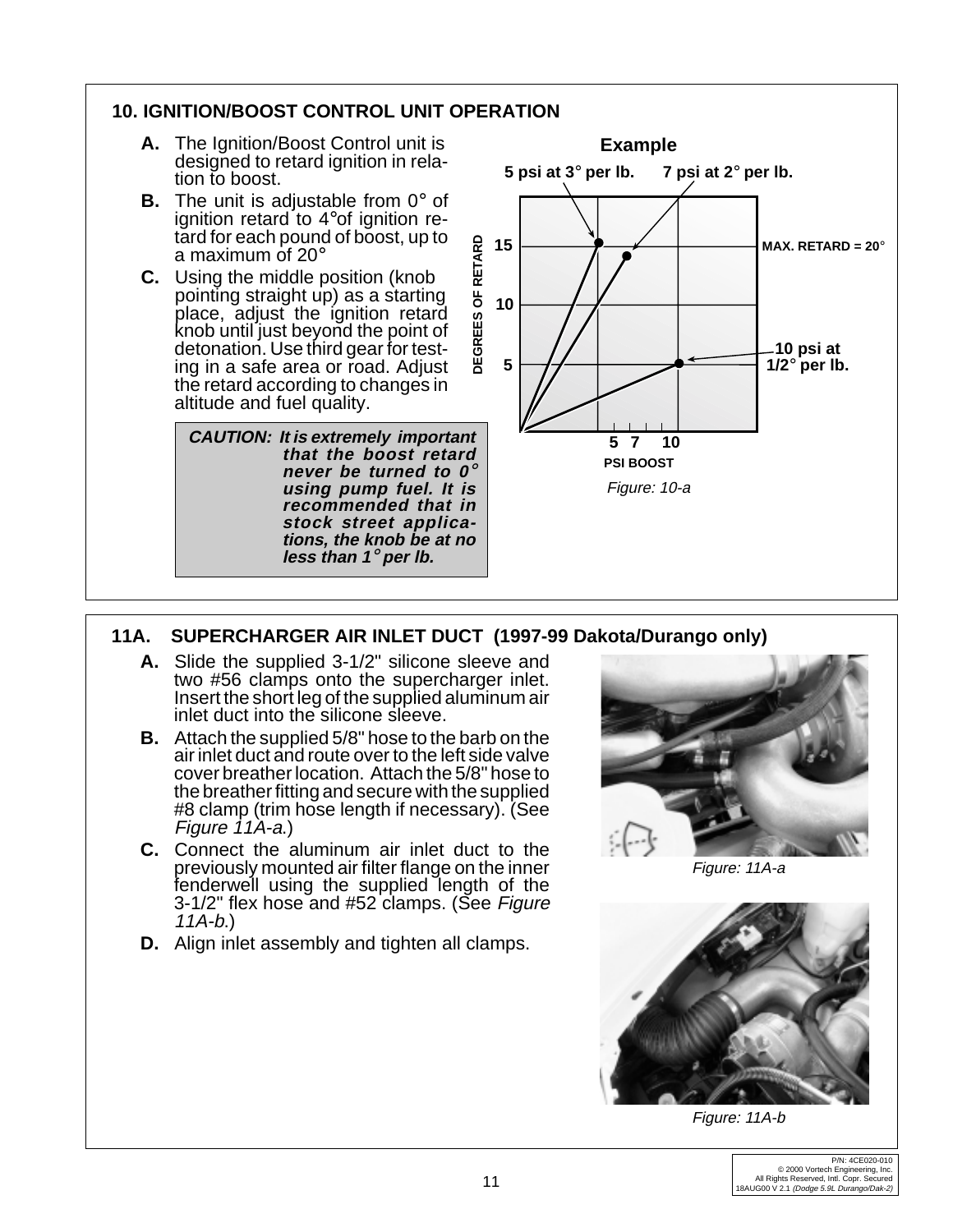## **11B. SUPERCHARGER AIR INLET DUCT (1996 Dakota/1997-99 Ram only)**

- **A.** Slide the supplied 3-1/2" silicone sleeve and two #56 clamps onto the supercharger inlet. Insert the short leg of the supplied aluminum air inlet duct into the silicone sleeve.
- **B.** Attach the supplied 5/8" hose to the barb on the air inlet duct and route over to the left side valve cover breather location. Attach the 5/8" hose to the breather fitting and secure with the supplied #8 clamp (trim hose length if necessary).
- **C.** Attach the supplied air filter to the aluminum air inlet using the supplied #52 clamps. (See Figure 11B-a.)
- **D.** Align inlet assembly and tighten all clamps.



Figure: 11B-a

# **12. PLENUM AND DISCHARGE INSTALLATION**

- **A.** Remove the tab holding down the factory air cleaner mounting stud. Reattach the supplied tab to the throttle body. (See Figure 12-b.).
- **B. (1997-99 Dakota/Durango only)** Remove the cap covering the pressure test port on the intake manifold fuel rail. Carefully release the fuel rail pressure by slowly depressing the schrader valve. Remove the schrader valve from inside of the port. Install the supplied braided fuel line onto the fuel rail. (See Figure 12-c.)
- **C.** Place the gasket and plenum onto the throttle body. Secure with the supplied 1/4" x 1-3/4" bolt and 1/4" gasket washer. (See Figure 12-d.)
- **D.** Fit the 3" x 2" silicone sleeve onto the plenum and slide on the two #48 clamps.
- **E.** Slide the 2-3/4" x 2" sleeve onto the supercharger discharge. Secure with #44 clamps.
- **F.** Install the discharge tube between the plenum and supercharger.
- **G.** Slide the two 1" x 2-1/2" hoses onto the discharge duct and supercharger air inlet duct. Secure with #16 hose clamps. (See Figure 12-e.)



Figure: 12-b



Figure: 12-c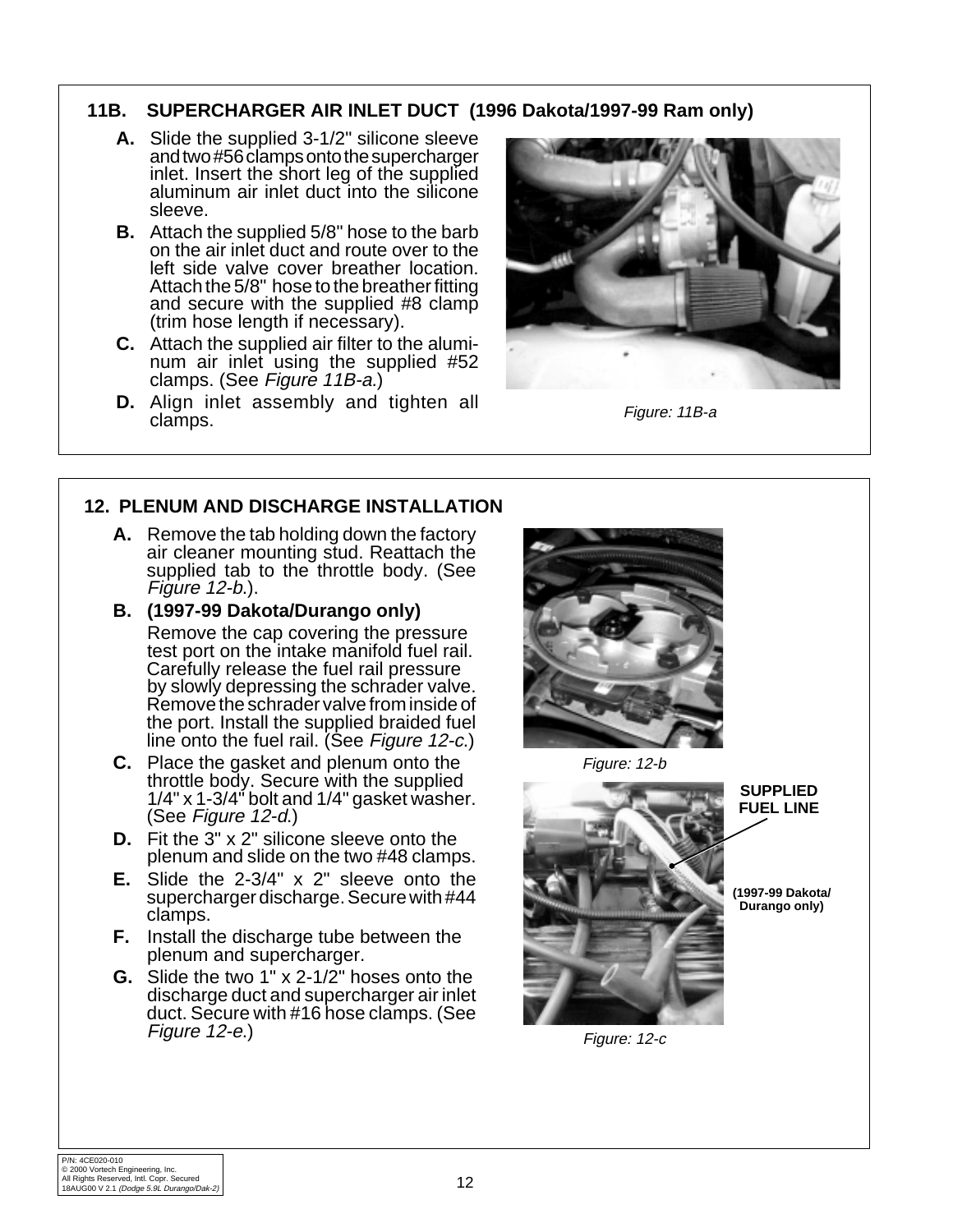

#### **13A. SUPPLEMENTARY FUEL INJECTION COMPUTER (SFIC) AND RELATED SYSTEM (1997-99 Dakota/Durango only)**

- **A.** Using the four supplied #8 x 1/2" screws, attach the fuel rail mounting tabs to the supplementary fuel rail in the orientation shown. Use thread locking compound on the bolt threads for safety.
- **B.** Lightly oil the O-rings on both ends of the supplied fuel injectors. Install one each of the supplied injector retainers onto each injector into the full circle groove on the end of each injector. Carefully insert the two injectors into the discharge plenum with the injector connectors pointing down and out (see Figure 12-a). Make sure that the injectors are inserted straight and are seated firmly into the plenum.
- **C.** Slide the fuel rail onto the installed fuel injectors. Slowly work the rail over the O-rings being careful not to dislodge or unseat them. Finish mounting the rail to the plenum using the two supplied fuel rail spacers and 1/4" x 2- 3/8" bolts. Use a thread locking compound on the bolt threads for safety. Make sure that the injectors are seated properly.



Figure: 13A-a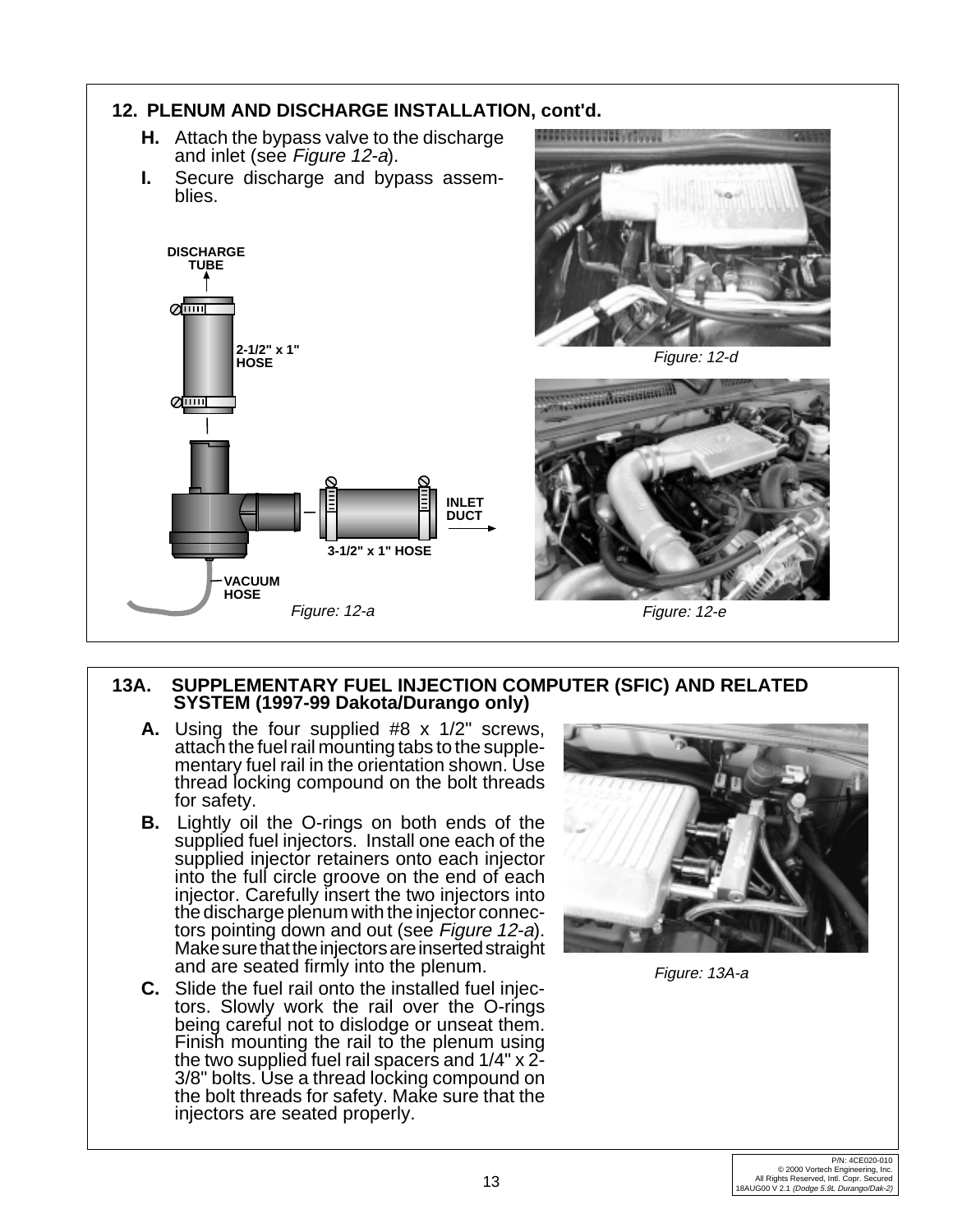#### **13A. SUPPLEMENTARY FUEL INJECTION COMPUTER (SFIC) AND RELATED SYSTEM (1997-99 Dakota/Durango only), cont'd.**

- **D.** Thread the supplied plug with an O-ring into the front of the fuel rail. Thread the 1/4" NPTF O-ring adapter fitting into the rear of the fuel rail. Use light oil on the O-rings. Do not overtighten fittings. Thread the 1/4" NPT x 90°<br>fitting into the installed adapter fitting at the rear of the fuel rail (use a small amount of Teflon paste on the pipe threads only. Do not get any paste on the inside of the fuel rail). Rotate the 90° fitting so that the flare portion points down toward the valve cover.
- **E.** Attach the previously installed braided hose to the 90° fitting on the rail. Make sure that the hose is not twisted after the hose has been tightened.
- **F.** From the engine compartment, remove (pull out) the grommet in the firewall that surrounds the transmission gear select cable. Use a razor blade to carefully slit the grommet and temporarily remove it from the cable.
- **G.** Cut the center of the grommet out to make room for the vacuum line and harness that must attach to the Vortech SFIC which will be located under the dash (see Figure 13A-d).
- **H.** Mount the Vortech SFIC unit inside the panel beneath the steering column with the Velcro strips and adhesive pads provided (see Figures 13A-b, 13A-c).
- **I.** Using the supplied 5/32" TEE, tap into the previously installed ignition vacuum line. Connect the wires and vacuum line for the SFIC.

Attach the black wire to ground. Connect the red wire to the interior fuse panel cavity #3 (ABS) with the special mini fuse tap and female connector provided. Route the brown wire, two injector harnesses and vacuum line out into the engine compartment. Connect the brown wire to the negative wire going to the coil (white wire to the Crane ignition box). Attach the two injector harnesses to the supplementary injectors (plugs are interchangeable and reversible). Connect the vacuum line to the manifold (TEE into the bypass valve hose).



Figure: 13A-b



Figure: 13A-c

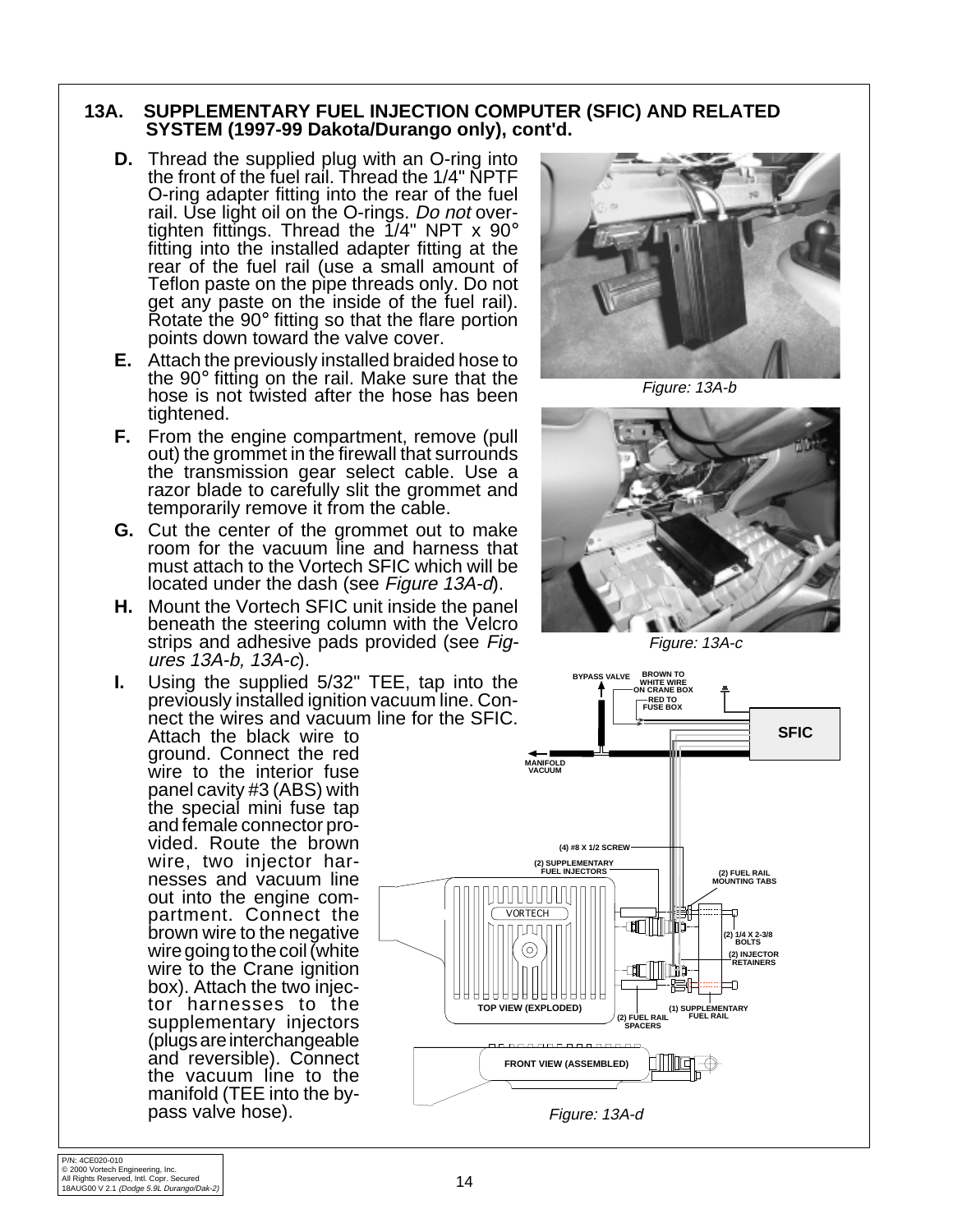#### **13B. SUPPLEMENTARY FUEL INJECTION COMPUTER (SFIC) AND RELATED SYSTEM (1996 Dakota/1996-99 Ram only)**

- **A.** Using the four supplied #8 x 1/2" screws, attach the fuel rail mounting tabs to the supplementary fuel rail in the orientation shown (see Figure 13B-a). Use thread locking compound on the bolt threads for safety.
- **B.** Lightly oil the O-rings on both ends of the supplied fuel injectors. Install one each of the supplied injector retainers onto each injector into the full circle groove on the end of each injector. Carefully insert the two injectors into the discharge plenum with the injector connectors pointing down and out (see Fig ure 13B-d). Make sure that the injectors are inserted straight and are seated firmly into the plenum.
- **C.** Slide the fuel rail onto the installed fuel injectors. Slowly work the rail over the O-rings being careful not to dislodge or unseat them. Finish mounting the rail to the plenum using the two supplied fuel rail spacers and 1/4" x 2-3/8" bolts. Use a thread locking compound on the bolt threads for safety. Make sure that the injectors are seated properly.
- **D.** Thread the supplied -6 fittings with both ends of the fuel rail. Use light  $\epsilon$ rings. Do not overtighten fittings.
- **E.** Attach the supplied Vortech fuel rail front of the rail, such that the line straight down.
- **F.** Thread the  $1/4$ " NPT  $\times$  90 $^{\circ}$  fitting in adapter fitting using a small amou paste on the pipe threads. Do not get on the inside of the fuel fitting. Attac braided hose ends to the  $90^\circ$  fitting and loosely connect the other end of the Vortech fuel rail (see Figure
- **G.** Raise the spring clip, located on side factory fuel rail, and gently  $\overline{\phantom{a}}$ fuel line. Rotate the fuel line 90 pointing up, and connect it to the fitting on the Vortech fuel rail inlet. the Vortech fuel rail outlet line into fuel rail and secure it with the Tighten the fuel line on the back of fuel rail.



Figure: 13B-a

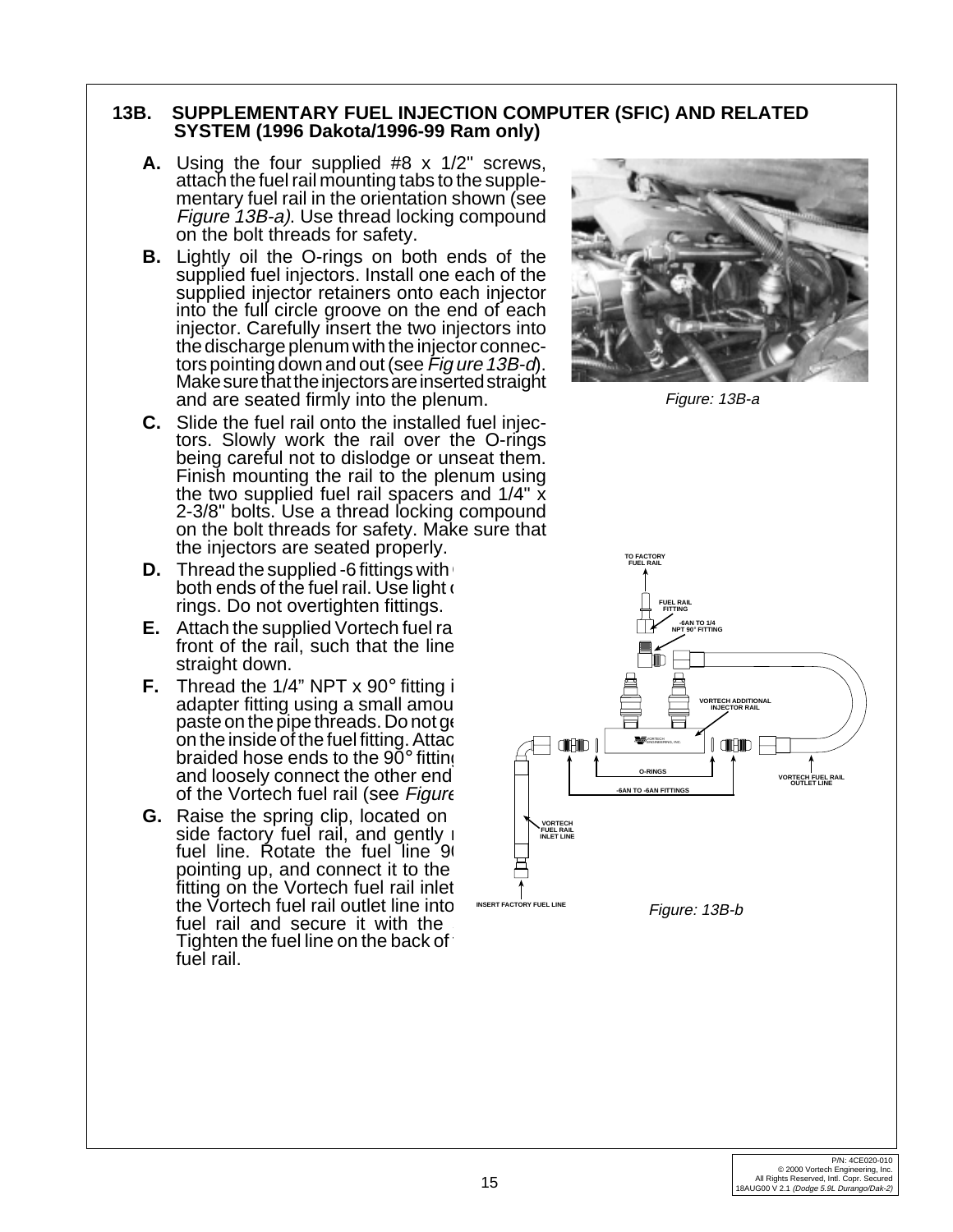#### **13B. SUPPLEMENTARY FUEL INJECTION COMPUTER (SFIC) AND RELATED SYSTEM, cont'd. (1996 Dakota/1996-99 Ram only)**

- **H.** From the engine compartment, remove (pull out) the grommet in the firewall that surrounds the transmission gear select cable. Use a razor blade to carefully slit the grommet and temporarily remove it from the cable.
- **I.** Cut the center of the grommet out to make room for the vacuum line and harness that must attach to the Vortech SFIC which will be located under the dash (see Figure 13B-d).
- **J.** Remove the panel covering the steering column. Drill two 1/4" holes as shown in photo. Mount the Vortech SFIC and secure with the supplied 1/4" bolts and nyloc nuts. (See Figure 13B-c.)
- **K.** Using the supplied 5/32" TEE, tap into the previously installed ignition vacuum line. Connect the wires and vacuum line for the SFIC. Attach the black wire to ground. Connect the red wire to the interior fuse panel cavity #3 (ABS) with the special mini fuse tap and female connector provided. Route the brown wire, two injector harnesses and vacuum line out into the engine compartment. Connect the brown wire to the negative wire going to the coil (white wire to the Crane ignition box). Attach the two injector harnesses to the supplementary injectors (plugs are interchangeable and reversible). Connect the vacuum line to the manifold (TEE into the bypass valve hose).



Figure: 13B-c

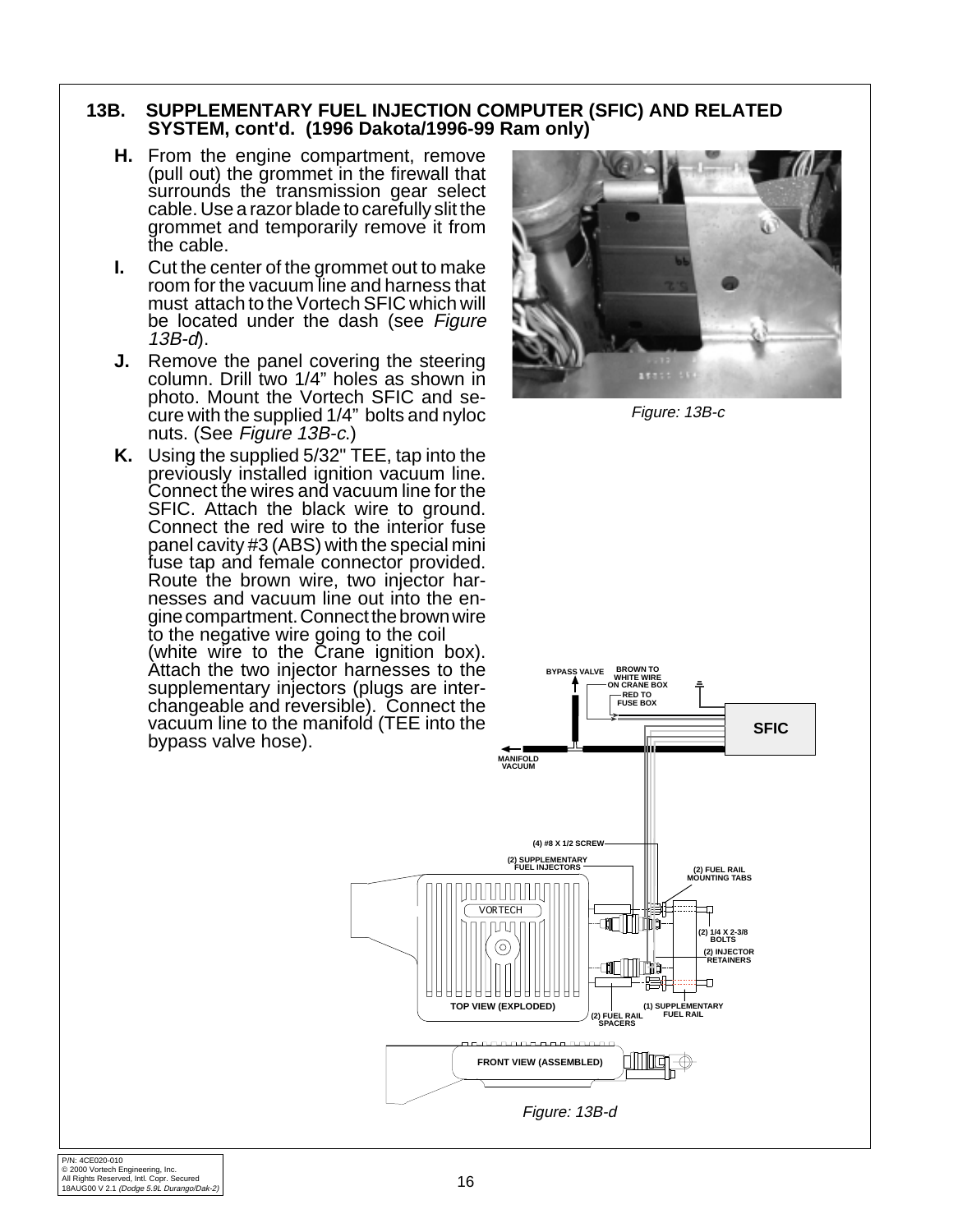**WARNING: Do not attempt to operate the vehicle until ALL components are installed and ALL operations are completed including the final check.**

### **14. FINAL CHECK**

- **A.** Reconnect the battery.
- **B.** If your vehicle has gone over 10,000 miles since its last spark plug change, you will need to change the spark plugs now before test driving the vehicle.
- **C.** Check all fittings, nuts, bolts and clamps for tightness. Pay particular attention to oil and fuel lines around moving parts, sharp edges and exhaust system parts. Make sure all wires and lines are properly secured with clamps or tie wraps. (See Figure 14-a.)
- **D.** Check all fluid levels, making sure that your tank(s) is/are filled with 92 octane or higher fuel before commencing test drive.
- **E.** Start engine and allow to idle a few minutes, then shut off.
- **F.** Recheck to be sure that no hoses, wires, etc. are near exhaust headers or moving parts and check for signs of any fluid leakage. Check ignition timing to make sure it is set to stock specifications before commencing test drive.
- **G. PLEASE TAKE SPECIAL NOTE:** Operating the vehicle without ALL the subassemblies completely and properly installed may cause **FAILURE OF MAJOR COM-PONENTS.**
- **H.** Test drive the vehicle.
- **I.** Read the **STREET SUPERCHARGER SYSTEM OWNER'S MANUAL AND RE-TURN THE WARRANTY REGISTRA-TION FORM** within thirty (30) days of purchasing your supercharger system.



Figure: 14-a